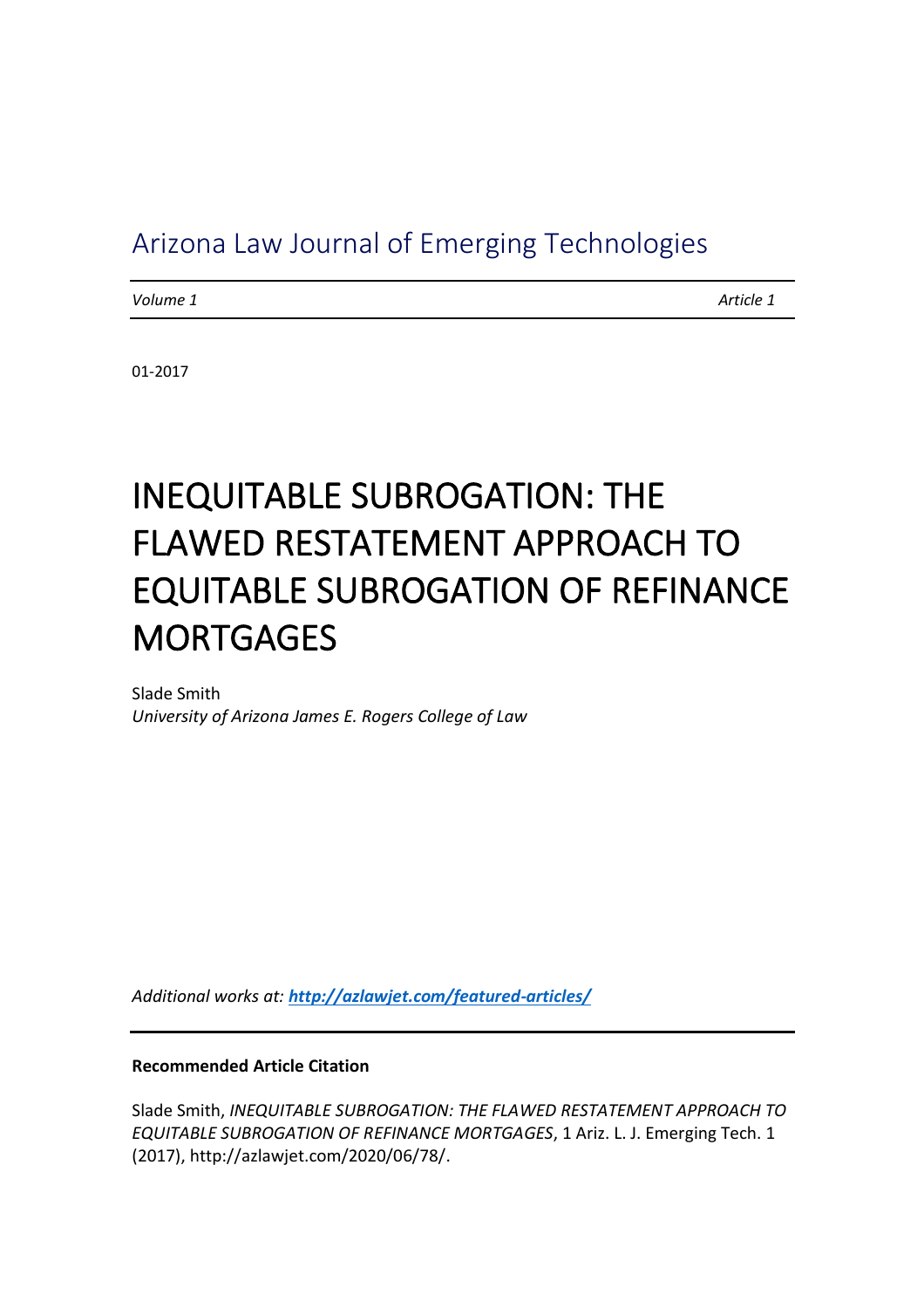**2016-2017 [https://azlawjet.com](https://azlawjet.com/) Vol. 1, Art. 1**

# Arizona Law Journal of Emerging Technologies

# **INEQUITABLE SUBROGATION: THE FLAWED RESTATEMENT APPROACH TO EQUITABLE SUBROGATION OF REFINANCE MORTGAGES**

*Slade Smith, JD Candidate*

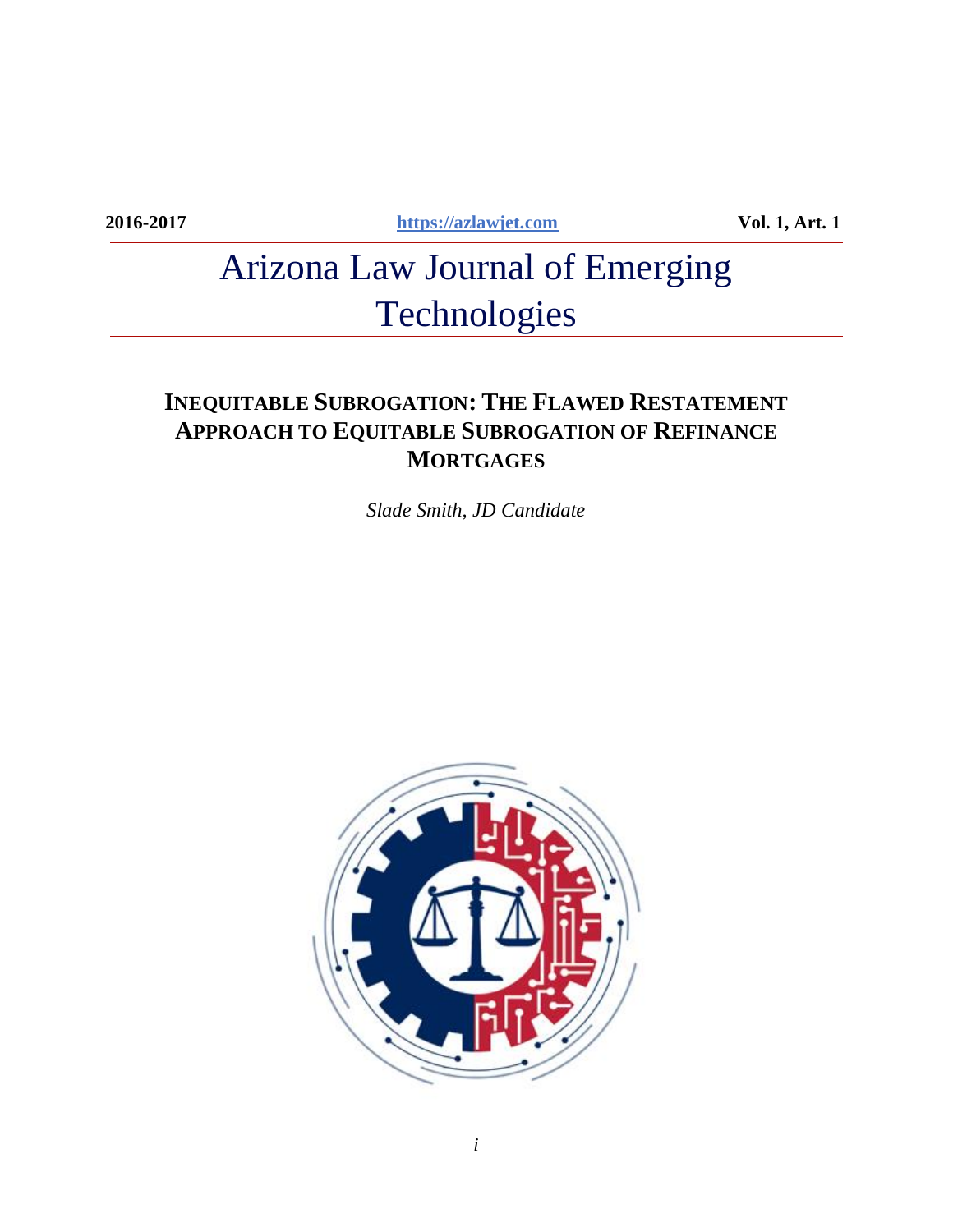### ARIZONA LAW JOURNAL OF EMERGING TECHNOLOGY

# **Table of Contents**

| 2                                                                                            |    |
|----------------------------------------------------------------------------------------------|----|
| $\boldsymbol{\beta}$                                                                         |    |
| a. Other factors that may affect whether equitable subrogation is applied: prejudice         |    |
| to an intervening lienholder, negligence by a refinance lender, and a refinance lender's     |    |
| status as a "mere volunteer"<br>6                                                            |    |
| III. The Flaws of the Restatement View of Equitable Subrogation as Law and as Policy<br>8    |    |
| a. The Restatement View violates the maxim that "equity follows the law," by                 |    |
| granting equitable relief from the effect of a recording statute in a circumstance where     |    |
| adequate and just result would be reached by following the recording statute.<br>9           |    |
| b. The Restatement View of equitable subrogation violates the principle that "equity         |    |
| aids the vigilant, not those who slumber on their rights," by favoring a negligent refinance |    |
| lender over a diligent intervening lienholder.                                               | 10 |
| c. The Restatement View's equitable foundation—the purported unjust enrichment               |    |
| of an intervening lienholder if it is not implied—is exceedingly weak, even when the         |    |
| refinance lender's negligence is not taken into account.                                     | 11 |
| d. The Restatement View of equitable subrogation unjustifiably allocates a                   |    |
| contractual risk to third parties.                                                           | 12 |
| e. Restatement-style "equitable" subrogation, justified through promised economic            |    |
| benefits to homeowners, is an improper overreach by the courts, implementing the court's     |    |
| economic theories by vitiating duly enacted recording statutes.                              | 14 |
| f. Even if it were proper for courts to ignore recording statutes in order to impose         |    |
| their economic policy views, courts should not adopt the Restatement View because it         |    |
| doesn't appear to deliver on its policy promises.                                            | 17 |
| g. The Restatement's primary benefit of reducing or eliminating the need for title           |    |
| searches is becoming less and less important because automation of the title search process  |    |
| is reducing the time and cost of title searches.                                             | 20 |
| h. The Restatement View may have other hidden policy pitfalls.                               | 22 |
| IV. A Better Approach to Equitable Subrogation Would Apply Equitable Relief Only When        |    |
|                                                                                              | 23 |
|                                                                                              | 26 |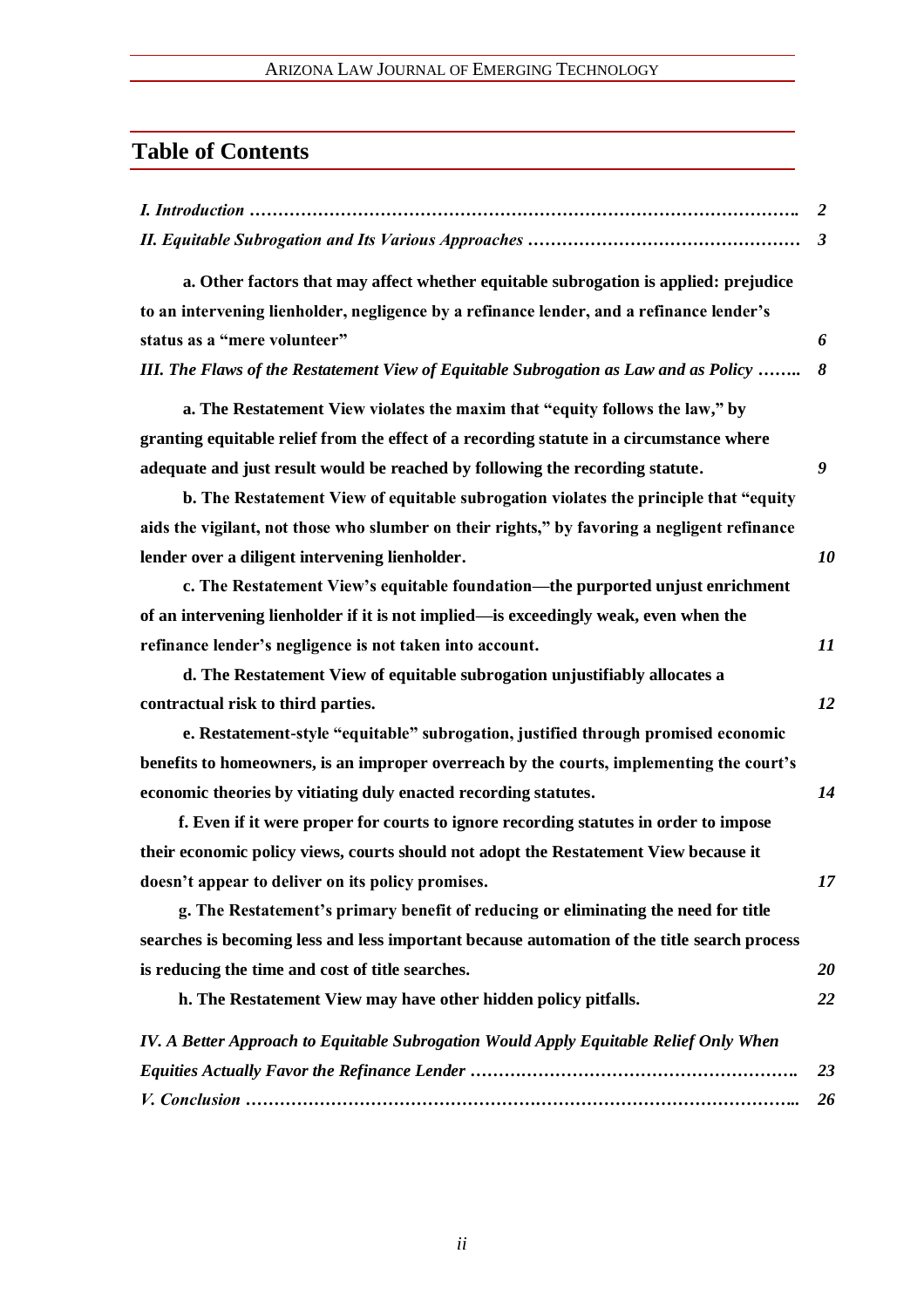# **INEQUITABLE SUBROGATION: THE FLAWED RESTATEMENT APPROACH TO EQUITABLE SUBROGATION OF REFINANCE MORTGAGES**

Slade Smith\*

*If a refinance lender (or its title insurer) fails to conduct an accurate title search, or fails to act upon information it learns in a title search, the lender may find out later that its mortgage does not have the priority position it expected because another lien—one that the refinance lender did not discover or consider—has higher priority under the state's "first in time, first in right" recording law. When this occurs, the refinance lender may request that a court assign its mortgage the priority position of the mortgage it paid off in the refinance under the doctrine of equitable subrogation.* 

*The Restatement (Third) of Property's approach to equitable subrogation grants a refinance lender equitable subrogation nearly automatically, granting the refinance mortgage over an earlier-recorded lien regardless of whether the lender (or its title insurer) has been negligent in failing to discover or address an intervening lien. Proponents of the Restatement approach claim that it reduces or eliminates the need for title insurance on refinance transactions. However, these promises may have been overstated, and any benefits to consumers of avoiding title insurance may erode as technology is applied to the title search and examination process, making it less costly and more efficient. Furthermore, the Restatement approach often reaches an inequitable result because any benefits are merely extracted from diligent intervening lienholders. And meanwhile, the benefits of equitable subrogation mostly accrue to careless title insurers.* 

*This Article proposes an alternative approach, under which a refinance mortgage would be subrogated only when truly required to avoid an injustice.* 

<sup>\*</sup> J.D. Candidate, University of Arizona James E. Rogers College of Law, 2017. Many thanks go to my faculty advisor, Donald Large, and to Attorney Robert A. Franco of Mansfield, Ohio, from whom I have learned just about everything I know about land titles.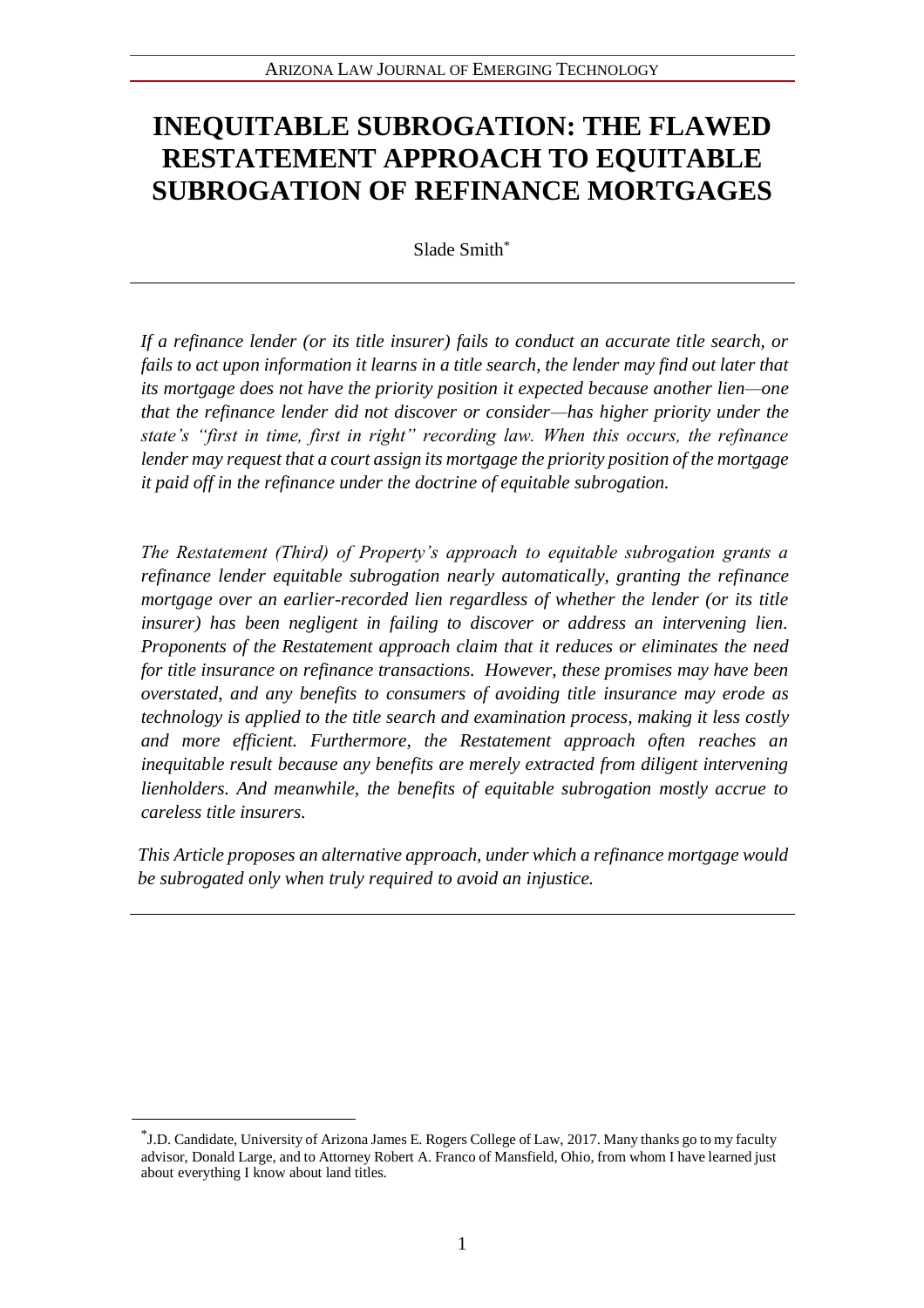## **I. Introduction**

You are having a dream—a nightmare, really. You are second in line at the DMV, having already waited in line for a very long time. A DMV clerk becomes available and calls the person in line directly ahead of you—a banker, dressed sharply in a suit—up to the counter. Your turn is next.

But just when the next clerk becomes available, another person, also dressed in a suit and looking remarkably like the banker who is now getting helped, appears from out of nowhere and comes over and stands right in front of you in line. And to your stunned amazement, the clerk, who has seen this banker's brazen line-ditching, calls this second banker up to the counter to be helped while you are left to wait still longer.

You find your voice and appeal to the clerk: "Hey, when it was my turn, that banker just cut ahead of me in line! You saw it all, but you went ahead and helped the banker before me! That's not fair!"

Coldly, the clerk replies, "Of course it's fair. You were next up in line before this banker cut in front of you. Now, you're still next up in line. So, you're in no worse a position than you were before. What do you have to complain about?"

Similarly, courts that adopt the Restatement View of equitable subrogation allow refinance lenders to cut in line ahead of other lienholders in terms of lien priority.<sup>1</sup> Under the Restatement View, a court will automatically demote earlier-recorded liens behind a later recorded refinance mortgage, despite state recording statutes dictating that the earlier-recorded lien is to have higher priority.<sup>2</sup> The Restatement tells intervening lienholders that they should not complain about this demotion in priority because they are no worse off than they were before the refinance occurred.<sup>3</sup>

Courts justify the Restatement View of equitable subrogation under a theory of unjust enrichment, sometimes bolstered by policy arguments that claim a variety of economic benefits. Under the unjust enrichment theory, courts reason that an intervening lienholder receives an unearned windfall when the recording statute is applied to place a refinance mortgage behind an intervening lien<sup>4</sup> that was not discovered or addressed by the

<sup>&</sup>lt;sup>1</sup> RESTATEMENT (THIRD) OF PROPERTY: MORTGAGES § 7.6 SUBROGATION (1997) [hereinafter "RESTATEMENT"].

<sup>2</sup> *See* RESTATEMENT, cmt. e (discussing application of the Restatement View of equitable subrogation in the context of a refinance). Lien priority is generally determined by a state's recording statute, applying "first in time, first in right" principles from the common law. *See* Michael T. Madison, et al., *The Mortgage Lien in Competition With Other Encumbrances— First in Time, First in Right*, 2 LAW OF REAL ESTATE FINANCING § 12:21 (2015). While state recording statutes differ—falling into three categories (race, race-notice, and notice)—in all jurisdictions, an earlier-recorded lien generally has statutory priority over a later-recorded lien. *See Id.*

<sup>&</sup>lt;sup>3</sup> *Id.* (stating that "[t]he holders of such intervening interests can hardly complain about" being demoted behind a later refinance mortgage).

<sup>&</sup>lt;sup>4</sup> An "intervening lien" arises most commonly occurs when a first mortgage exists on a property at the time that a second lien is created, and later, a refinance transaction occurs in which the first mortgage is paid off and released and the refinance lender takes a new mortgage. The second lien then becomes an intervening lien and has a higher statutory priority than the new mortgage. *See* 73 Am. Jur. 2d *Subrogation* § 58 (2015).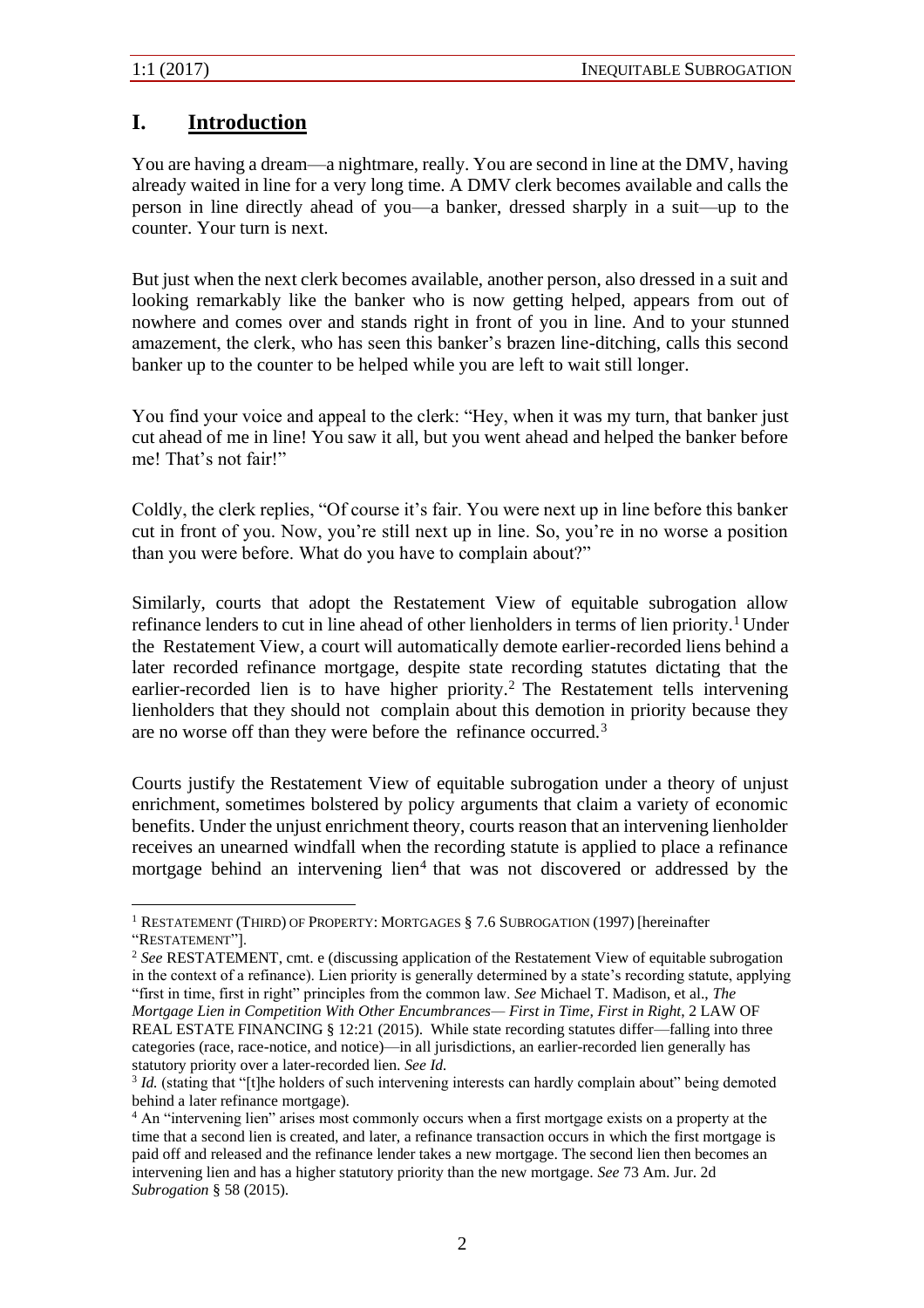#### ARIZONA LAW JOURNAL OF EMERGING TECHNOLOGY

refinance lender during the refinance transaction.<sup>5</sup> The promised policy benefits of the Restatement View include consumer savings on the cost of title insurance due to the elimination of the need for a thorough title search and examination to find intervening liens $6$ 

These justifications are misguided. The perceived injustice that the Restatement View seeks to remedy is non-existent. Without relief, the refinance lender—a sophisticated party that usually has been negligent<sup>7</sup>—receives a lien priority that is plainly foreseeable: the priority position set forth by the state recording laws.<sup>8</sup> In the typical case when the recording statute is applied, a diligent intervening lienholder is "enriched" only by also receiving their well understood statutory priority position, affording them only an improved chance of recovering a debt they are owed. This result, dictated by normal application of the recording statute, is not unjust to the refinance lender or anyone else.<sup>9</sup> Perhaps deviation from the just statutory result could be excused if the Restatement approach delivered significant savings to consumers on title insurance as has sometimes been promised. But the promise of substantial title insurance savings has never been demonstrated and may not have materialized.<sup>11</sup>

This article opposes the Restatement View and promotes an alternative approach to equitable subrogation. In Section II, I will briefly review the doctrine of equitable subrogation and the various approaches courts take in applying the doctrine in disputes involving refinance mortgages. In Section III, I will critique the Restatement View, both as a matter of law and as public policy. In Section IV, I will propose an alternative approach to applying equitable subrogation that avoids the flaws in the Restatement View. Finally, I offer a few thoughts in conclusion in Section V.

### **II. Equitable Subrogation and Its Various Approaches**

*Subrogation* is the substitution of one person for another to allow the substitute to assert the other person's rights against a third party.<sup>10</sup> *Equitable subrogation* refers to subrogation that arises in equity to prevent fraud or injustice.<sup>11</sup> When applied in the context of mortgage refinance, equitable subrogation allows a refinance lender to assert the rights of the lender whose mortgage was paid off in the refinance transaction with

<sup>10</sup> *Infra* § III(F).

<sup>5</sup> *See*, *e.g.*, Bank of Am., N.A. v. Prestance Corp., 160 P.3d 17, 21–22 (Wash. 2007). 7 *Id.* at 28–29. 6 *Id.* at 28-29.

<sup>7</sup> *See* Wells Fargo Bank, Minnesota, N.A. v. Com., Fin. & Admin., Dep't of Revenue, 345 S.W.3d 800, 807 (Ky. 2011), *as corrected* (Aug. 25, 2011) (stating that "equity demands that sophisticated businesses, like professional mortgage lenders, should be held to a higher standard for purposes of determining whether the lender acted under a justifiable or excusable mistake of fact in failing to duly investigate prior liens.") In the typical case, it is actually the lender's title insurer that has been negligent, and then the title insurer should bear the loss. As the court in *Wells Fargo* explained: [T]itle insurers are engaged in the very profitable business of assuring that their lending institution customers receive a clear title by insuring such. If the title insurer's examiners bungle the title search, no matter how innocent the mistake might be, then the title insurers must ultimately be held liable. To parrot [another] court, 'Either they insure or they don't.' Accordingly, this Court holds that the equities weigh against applying the doctrine of equitable subrogation in cases where the title insurers fail to identify properly recorded liens. *Id.* at 808.

<sup>8</sup> *Infra* § III(A).

<sup>9</sup> *Id.*

 $11$  US Airways, Inc. v. McCutchen, 133 S. Ct. 1537, 1546 n. 5 (2013) (quotation omitted).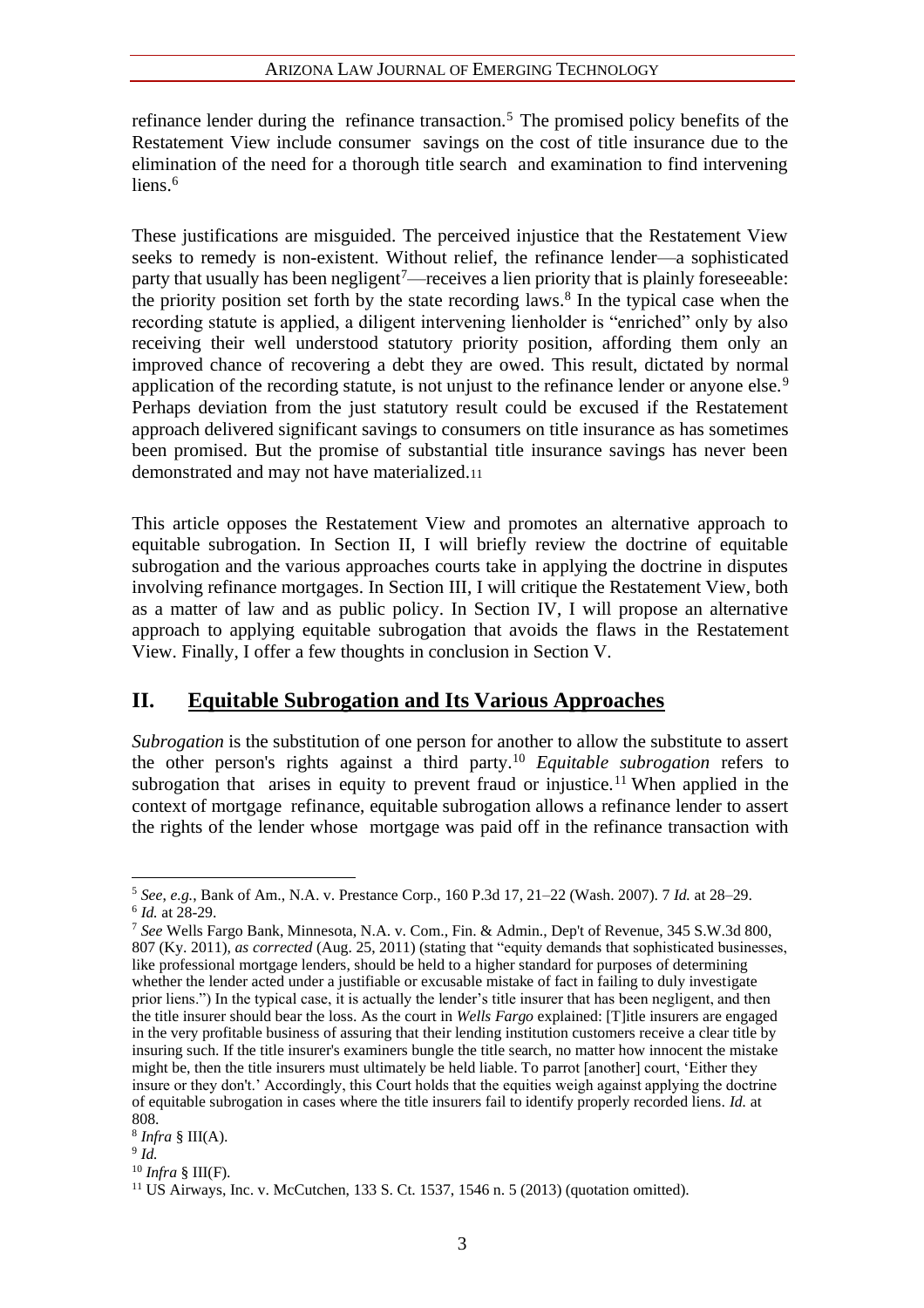funds from the refinance  $\alpha$ .<sup>12</sup>The effect of equitable subrogation is to place mortgages and other liens in a priority order other than the order dictated by the state's recording statutes.<sup>13</sup> Any intervening liens that have been recorded against the subject property after the prior mortgage but before the refinance mortgage are "leap-frogged" by the refinance mortgage when equitable subrogation is applied; the refinance mortgage takes priority over the earlier-recorded intervening liens.<sup>14</sup> The approaches to equitable subrogation fall into three major categories. The **Majority View**, a "middle ground" approach, dictates that a court should generally deny relief to a refinance lender when the refinance lender had actual knowledge of an intervening lien at the time of its mortgage, but should generally grant relief when the refinance lender had only constructive knowledge of an intervening lien—for example, when a lien was discoverable in the public records but the refinance lender failed to discover it during its title search.<sup>15</sup> The **Minority View**, the most restrictive approach, prohibits a court from granting equitable subrogation most instances, generally denying relief to a refinance lender with actual or constructive knowledge of the intervening lien.<sup>16</sup>

The **Restatement View**—the third and most expansive approach—grants equitable subrogation to refinance mortgages, regardless of actual or constructive notice of the intervening lien.<sup>17</sup> In its primary text, the Restatement provides that a refinance lender<sup>18</sup> should be entitled to be equitably subrogated to the position of the mortgage it pays off if: (1) the refinance lender paid off the mortgage at the mortgagor's request; (2) the refinance lender was promised repayment; (3) the refinance lender "reasonably expected" to get a mortgage with the priority of the mortgage it paid off; and (4) intervening lienholders will not be prejudiced.<sup>19</sup> While if taken in isolation this broad statement of the proposed rule could encompass all three general approaches to equitable subrogation, the Restatement clarifies its intended meaning of terms such as "reasonably expected" and "prejudice" in its comments, and the Restatement's generous approach to equitable subrogation becomes clear.

<sup>&</sup>lt;sup>12</sup> *Subrogation*, BLACK'S LAW DICTIONARY (10th ed. 2014).

<sup>13</sup>*See* 73 AM. JUR. 2D *Subrogation* § 58.

<sup>14</sup> *See*, *e.g.*, Hicks v. Londre, 125 P.3d 452, 456 (Colo. 2005).

<sup>15</sup> *Id.*

<sup>16</sup> *Id.*

<sup>&</sup>lt;sup>17</sup> For a brief overview of the three general approaches to equitable subrogation, see *id.*, 125 P.3d at 458. Some states are hard to classify into one of the three categories because it is unclear how the state would rule in some circumstances. *See*, *e.g.,* Highmark Fed. Credit Union v. Wells Fargo Fin. S. Dakota, Inc., 814 N.W.2d 814 (S.D. 2012) (declining to apply equitable subrogation where a lender had actual notice of an intervening lien but leaving open the possibility of applying equitable in other unspecified circumstances).

<sup>&</sup>lt;sup>18</sup> For the sake of simplicity, this article refers to the holder of a refinance mortgage as the "refinance" lender"; however, the actual holder of the mortgage who ends up seeking equitable subrogation in court is often a successor or assignee of the refinance lender. Also, the Restatement applies its equitable subrogation principles to others besides refinance lenders. *See*, *e.g.*, RESTATEMENT, cmt. c, Ill. 19 (illustrating application of the Restatement View to a purchase transaction); *see also* Sourcecorp, Inc. v. Norcutt, 274 P.3d 1204, 1210 (Ariz. 2012), as amended on denial of reconsideration (Apr. 25, 2012) (using the Restatement rule to subrogate a purchaser to a mortgage paid off in the purchase transaction). However, this Article will focus exclusively on the Restatement View as applied to refinance mortgages. <sup>19</sup> See RESTATEMENT, § 7.6(a) (providing that "[o]ne who fully performs an obligation of another, secured by a mortgage, becomes by subrogation the owner of the obligation and the mortgage to the extent necessary to prevent unjust enrichment"). This article will focus on § 7.6(b)(4), which states that in order to prevent unjust enrichment, subrogation should be granted to a refinance lender who "reasonably expected to receive a security interest in the real estate with the priority of the mortgage being discharged, and if subrogation will not materially prejudice the holders of intervening interests in the real estate."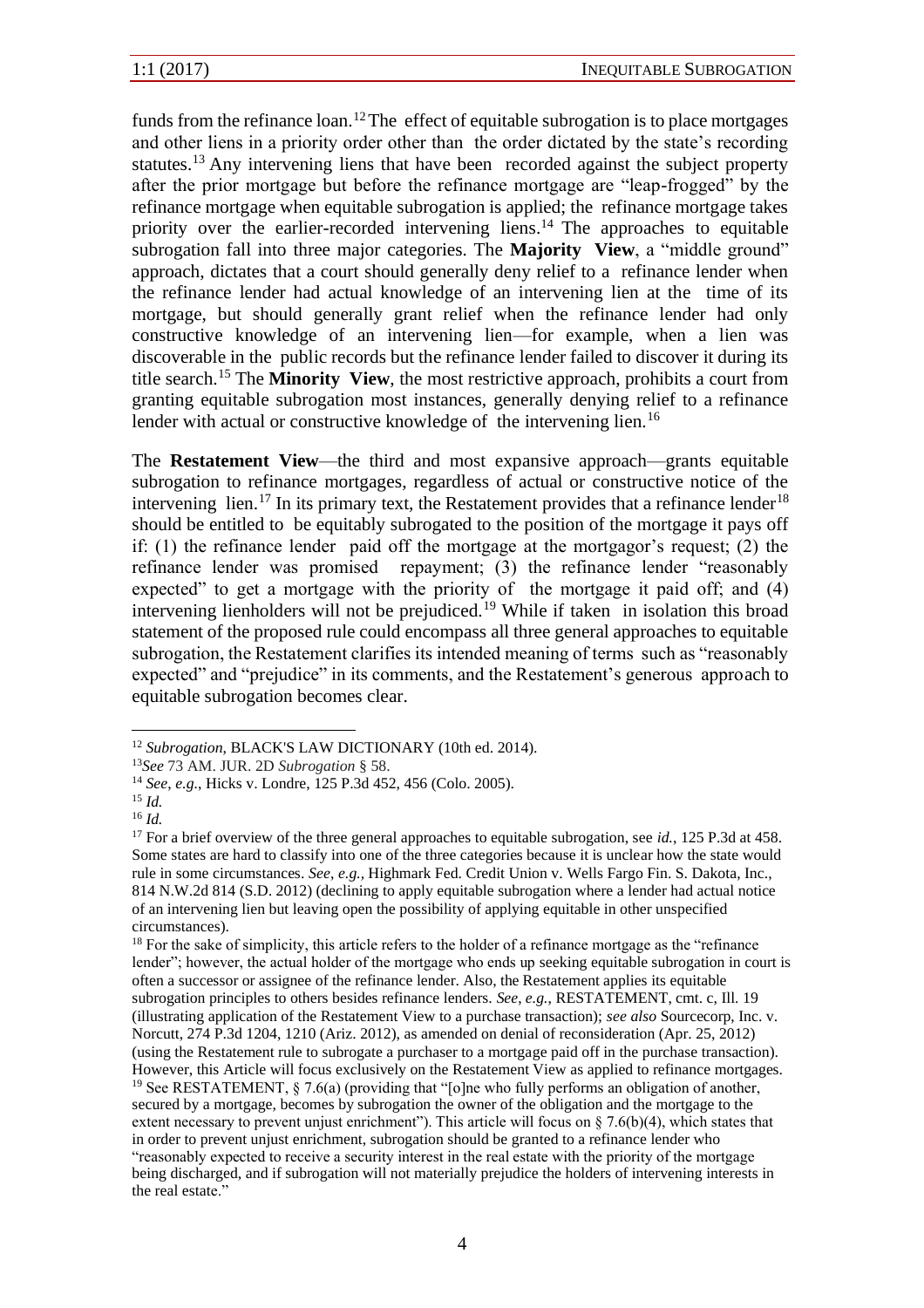Of particular importance, the Restatement reduces the word "reasonably" in the phrase "reasonably expected" to a nullity: in order to "reasonably" expect a refinance mortgage to receive priority over an intervening lien, a refinance lender must merely expect to receive that priority, and nothing more.<sup>20</sup> The only scenario under which the Restatement does not impute a reasonable expectation of priority position to a refinance mortgagee is when there is "affirmative proof that the mortgagee intended to subordinate its mortgage to the intervening interest."<sup>21</sup> This is a meaningless test that a refinance lender would have to try very hard to fail. The only way the Restatement suggests that a lender shows an affirmative intent to not have a priority position is when it writes the words "second mortgage" on its mortgage.<sup>22</sup> Lenders that refinance first mortgages can probably manage to avoid writing "second mortgage" on their mortgage with little difficulty, and if they avoid writing those words, they are entitled to equitable subrogation under the Restatement.

Without any meaningful requirement of reasonable conduct on the part of a refinance lender in order to be entitled to equitable subrogation, the Restatement approach grants equitable subrogation nearly automatically to a refinance lender that fully pays off a prior mortgage.<sup>23</sup> Subrogation as to an intervening lien is granted even if the refinance lender actually knew about the intervening lien and yet did nothing to ensure that the refinance mortgage would have priority over the earlier-recorded intervening lien.<sup>24</sup> Furthermore, when the refinance lender does not know about an intervening lien, even if the lender or its agent was negligent in conducting its title search, or did not even conduct a title search at all—thus leaving itself willfully ignorant of intervening liens the Restatement approach still will grant the lender equitable subrogation.<sup>25</sup>

<sup>&</sup>lt;sup>20</sup> *See id*, cmt. e ("The question... is whether the payor reasonably expected to get security with a priority equal to the mortgage being paid. Ordinarily lenders who provide refinancing desire and precisely expect that, even if they are aware of an intervening lien.") (citation omitted). <sup>21</sup> *Id.*

<sup>22</sup> *Id.* cmt e, illus. 27.

<sup>23</sup> *See* Matrix Fin. Servs. Corp. v. Frazer, 714 S.E.2d 532, 536 (S.C. 2011) (Pleicones, J., dissenting) (expressing the Restatement View that "absent material prejudice to a junior lienholder, equitable subrogation should be automatically available to a mortgage refinancer who can show it expected to have first priority").

 $^{24}$  RESTATEMENT, cmt. e, illus. 26 (granting subrogation as to an intervening lien despite actual knowledge of the intervening lien, since the lender expected to get the priority position of the paid-off mortgage). One way a refinance lender could ensure its priority position over an intervening lien is to obtain an agreement from the intervening lienholder to subordinate the intervening lien to the refinance mortgage. *See generally* 68A AM. JUR. 2D *Secured Transactions* § 656 (discussing subordination agreements).

 $25$  Since constructive notice of an intervening lien is not relevant under the Restatement if the refinance lender expected to get the priority of the paid-off mortgage, it is not relevant whether the refinance lender failed to discover the intervening lien because it was negligent in conducting its title search, or whether the refinance lender failed to conduct a title search. See RESTATEMENT, cmt. e, illus. 26 (making constructive notice of the intervening interest irrelevant unless there is "affirmative proof that the mortgagee intended to subordinate its mortgage to the intervening interest."); See also *id.*, illus. 23 (granting subrogation as to an intervening lien where a refinance lender does not conduct a title search, since the lender expected to get the priority position of the paid-off mortgage).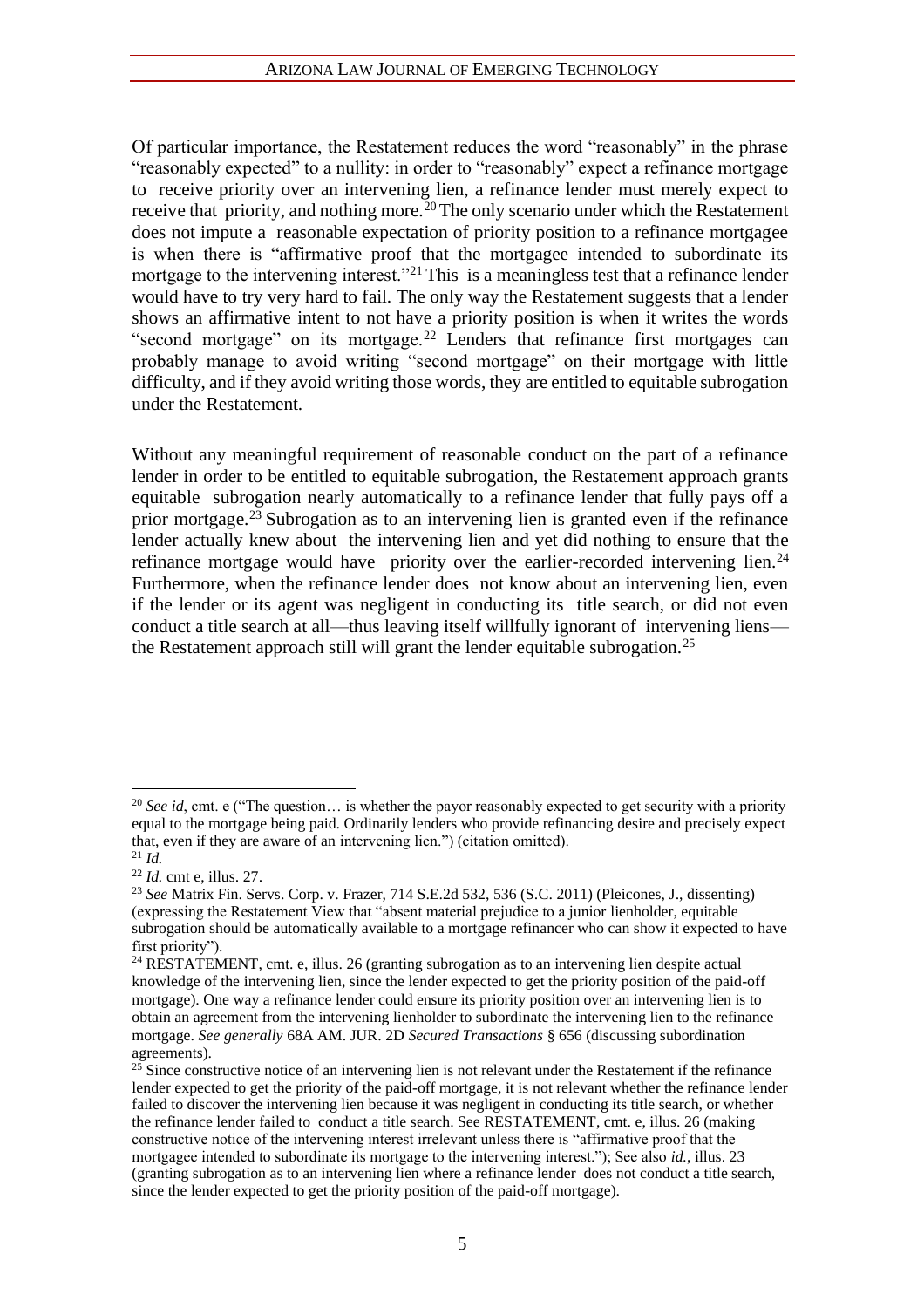#### **a. Other factors may affect whether equitable subrogation is applied, including prejudice to an intervening lienholder, negligence by a refinance lender, and a refinance lender's status as a "mere volunteer."**

Under all of the approaches to equitable subrogation, courts may limit the application of equitable subrogation if, in the court's view, the intervening lienholder would be materially prejudiced.<sup>26</sup>

But this generally only limits equitable subrogation, rather than barring it because courts will subrogate a fictional equitable lien, which looks like the refinance mortgage stripped of any terms that are materially worse for intervening lienholders.<sup>27</sup> For example, courts generally recognize that an intervening lienholder is materially prejudiced when the refinance loan is at a higher interest rate than the debt that was paid off, but will still grant the refinance lender an equitable lien with priority to the extent of the interest rate of the mortgage paid off in the refinance.<sup>28</sup> Of course, most borrowers are induced to refinance by lower interest rates<sup>29</sup>, so instances where a refinance mortgage carries a higher interest rate than the prior mortgage are likely to be relatively rare. Most courts also recognize material prejudice when the principal amount of the refinance mortgage is larger than the amount of the paid off mortgage, but only to the extent of the amount that the refinance mortgage is in excess of the paid-off lien.<sup>30</sup> Courts generally do not find material prejudice when the refinance loan extends the borrower's payment schedule further into the future<sup>31</sup>, although if the refinance payment schedule drastically differs from the payment schedule on the borrower's prior mortgage, a court may find material prejudice.<sup>32</sup>

<sup>&</sup>lt;sup>26</sup> RESTATEMENT § 7.6(b)(4) (stating that under the Restatement View, subrogation is only available "if subrogation will not materially prejudice the holders of intervening interests in the real estate").

<sup>&</sup>lt;sup>27</sup> See *Id.*, cmt. e (stating the Restatement View that if a refinance lender loans the borrower more money than necessary to pay off an existing mortgage, the refinance mortgage will still be subrogated "to the extent that the funds disbursed are actually applied toward payment of the prior lien," and if the refinance loan is at a higher interest rate, the refinance mortgage will be subrogated "to the extent of the debt balance that would have existed if the interest rate had been unchanged").

<sup>28</sup> *See*, *e.g.,* Martin v. Hickenlooper, 59 P.2d 1139 (Utah 1936) (granting equitable subrogation to a refinance lender, but only to the extent of the same interest rate as the paid-off mortgage loan, where the refinance loan carried a greater interest rate than the paid off loan).

<sup>29</sup> HUD, *An Analysis of Mortgage Refinancing, 2001-2003*, at 3 (Nov. 2004) ,

https://www.huduser.gov/Publications/pdf/MortgageRefinance03.pdf ("The main factor driving households' decision to refinance is the difference between the interest rate on their current mortgages and the interest rate they could obtain by refinancing.").

<sup>30</sup> *See*, *e.g.*, Union Planters Bank, N.A. v. FT Mortgage Companies, 794 N.E.2d 360, 366 (Ill. Ct. App. 2003) (holding that a refinance lender "can only be subrogated to the amounts of the debts extinguished in its refinancing," and excluding closing costs and cash paid out to the borrower from the amount qualifying for subrogation).

<sup>31</sup> *See*, *e.g.*, Guleserian v. Fields, 218 N.E.2d 397, 402 (Mass. 1966) (reasoning that junior lienholders take the risk that payment schedules of senior obligations will be extended further into the future); *see also* RESTATEMENT (THIRD) OF PROPERTY (MORTGAGES) § 7.3 REPLACEMENT AND MODIFICATION OF SENIOR MORTGAGES: EFFECT ON INTERVENING LIENS (1997) ("[A] time extension on a senior mortgage or obligation, standing alone, is not materially prejudicial to

intervening interests. A finding of material prejudice is justified only in the rare situation where the time extension can fairly be said to place the junior interest in a substantially weaker position. The typical junior lienholder is normally grateful to have a time extension forestall the destruction of its lien by a senior foreclosure.").

<sup>32</sup> *See* Kim v. Lee, 31 P.3d 665, 669, as amended (Dec. 12, 2001), opinion corrected, 43 P.3d 1222 (Wash. 2001) (finding prejudice to intervening lienholder where the term of the refinance mortgage was 30 years and the term of the mortgage it replaced was only 6 years).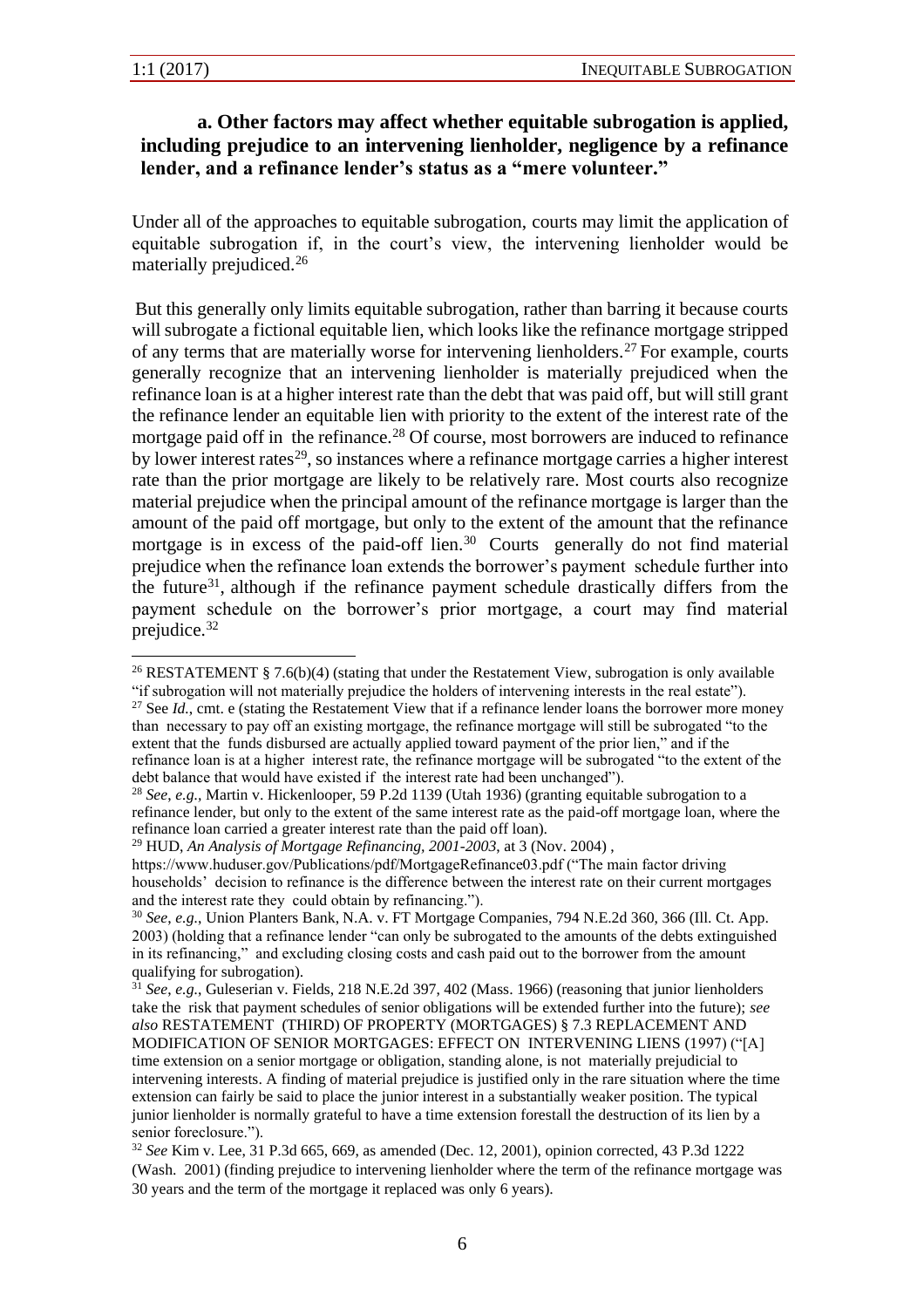In some states, a refinance lender's negligence in failing to discover intervening liens matters. Some courts require a lack of negligence on the part of the refinance lender as a prerequisite to granting equitable subrogation.<sup>33</sup> In other states, a refinance lender's degree of negligence in failing to discover or address an intervening lien may determine whether a court grants or denies equitable subrogation. In these states, a refinance lender is typically denied equitable subrogation if the lender displayed a high degree of negligence such as "inexcusable negligence,"<sup>34</sup> or "culpable and inexcusable neglect."<sup>35</sup> However, even a complete failure to do any title search to discover any intervening liens is typically not considered culpable negligence in the courts that use these negligence standards.<sup>36</sup> Therefore, the outcomes of cases under these standards tend to be the same as they would be under the Restatement View: the party seeking subrogation will usually not be found culpably or inexcusably negligent, and will usually be granted equitable subrogation.<sup>37</sup>

Neither notice nor knowledge of intervening liens is relevant under the Restatement View, and so it does not matter why a lender doesn't know about or didn't do anything to address an intervening lien. When the Restatement View is applied in its pure form, it is simply not relevant whether intervening liens are discovered or not in the first place.<sup>38</sup> Therefore, the Restatement View does not establish a negligence standard with regard to discovering intervening liens.

In a few states, equitable subrogation is denied to a refinance lender who is a "mere volunteer,"<sup>39</sup> but some confusion exists as to what constitutes a mere volunteer.42 Some courts have found that a refinance lender with no pre-existing interest in the property, such as an existing lien to protect at the time of the refinance, is a mere volunteer not entitled to subrogation.<sup>40</sup> The more prevalent view is that a refinance lender who, at the request of either the borrower or an existing mortgagor, pays off an existing mortgage

<sup>33</sup> *See*, *e.g.*, Capitol Nat. Bank v. Holmes, 43 Colo. 95 P. 314, 315 (Colo. 1908) (finding that the defendant "pursued the usual and customary method to inform himself as to the condition of the title to said premises, and adopted the usual and customary cautions in order to learn the condition of the said title, and was, in that behalf, free from negligence").

<sup>34</sup> *See* Dimeo v. Gesik, 993 P.2d 183, 185 (Or. Ct. App. 1999) (holding that equitable subrogation does not apply "unless the lender proves that it was ignorant of the existence of the intervening lien and that its ignorance was not a result of inexcusable negligence").

<sup>35</sup> *See* JP Morgan Chase Bank, N.A. v. Banc of Am. Practice Solutions, Inc., 209 Cal. App. 4th 855, 861 (2012); Davis v. Johnson, 246 S.E.2d 297, 299 (Ga. 1978) (holding that equitable subrogation is available to a refinancing mortgagee absent culpable and excusable neglect; actual knowledge of an intervening lien, by itself, does not prevent application of equitable subrogation).

<sup>36</sup> *See JP Morgan Chase*, 209 Cal. App. 4th at 861 ("the failure to search the records does not itself preclude equitable subrogation").

<sup>&</sup>lt;sup>37</sup> *See id.* at 861–62 (granting equitable subrogation irrespective of whether refinance lender's actions were reasonable); Davis v. Johnson, 246 S.E.2d at 300 (granting equitable subrogation to refinancing bank irrespective of bank's lack of diligence).

<sup>38</sup> *See* RESTATEMENT, cmt. e (providing that actual or constructive notice of an intervening lien is irrelevant if the refinance lender expected to receive a priority position for its lien).

<sup>39</sup> *See*, *e.g.*, Washington Mut. Bank, F.A. v. ShoreBank Corp., 703 N.W.2d 486, 488, 491 (Mich. 2005) (holding that "subrogation is not available to a mere volunteer," and that therefore "the doctrine of equitable subrogation does not allow a new mortgagee to take the priority of the older mortgagee merely because the proceeds of the new mortgage were used to pay off the indebtedness secured by the old mortgage").

<sup>40</sup> *See* RESTATEMENT, cmt. b ("the meaning of the term 'volunteer' is highly variable and uncertain, and has engendered considerable confusion").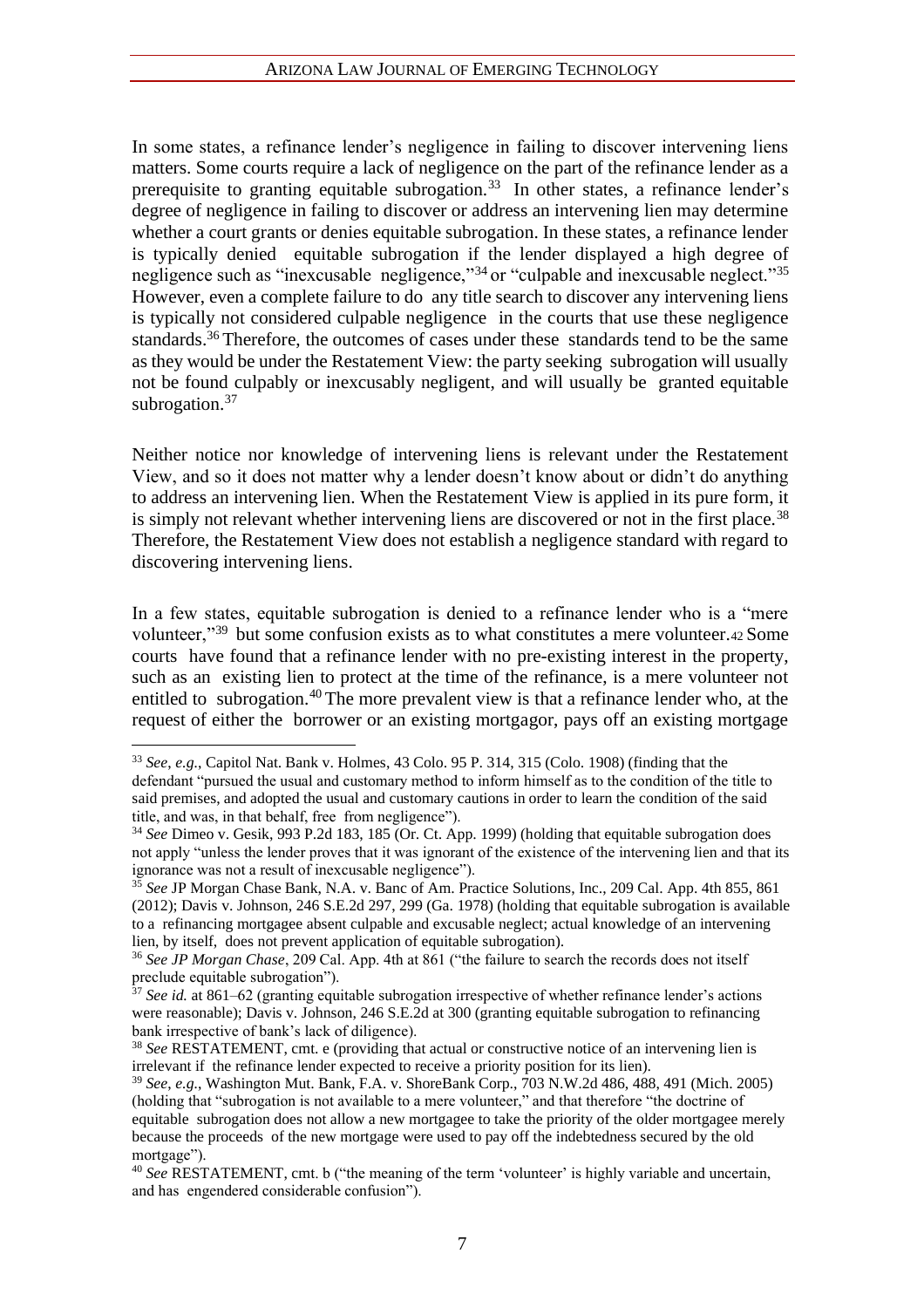and takes a new mortgage of their own, is not a mere volunteer.<sup>41</sup>The Restatement View abandons any consideration of whether a party was a mere volunteer.  $42$ 

## **III. The Flaws of the Restatement View of Equitable Subrogation as Law and as Policy**

This section discusses how the Restatement View violates several established principles of law. As discussed in Section II, proponents of the Restatement View justify it as an equitable remedy to prevent unjust enrichment of an intervening lienholder. However, because usually the intervening lienholder has done nothing wrong and is enriched only by improvement of the lienholder's chance of collecting a valid debt, the facts in the typical equitable subrogation case do not support a claim for unjust enrichment according to general unjust enrichment doctrine. The Restatement View is also inconsistent with equitable doctrine generally because it favors a negligent party over a diligent party, and it is applied in situations where simply applying the recording statute provides an adequate and just result. Finally, by negating a statute through a near-automatic grant of equitable relief to refinance lenders, the Restatement View represents significant judicial overreach, usurping the economic policy-making role properly held by legislatures.

This section also critically examines the Restatement View as policy. Proponents of the Restatement View promise a broad menu of policy benefits—lower title insurance costs, easier refinances, lessened risk of foreclosure, and even lower interest rates. But realworld evidence of these benefits is scant at best, and any benefits from avoiding the need for title searches— benefits which are more likely to accrue to title insurers, not consumers—are merely extracted from intervening lienholders who diligently followed the recording laws to preserve their interests. And any benefits from avoiding title examinations are decreasing as advances in technology make title examinations faster and cheaper. Finally, because the Restatement View encourages refinance lenders to forgo a thorough title search and exam, the traditional role of the title industry as stewards of land title records withers, jeopardizing the integrity of records that serve as the foundation of real property rights.

<sup>41</sup> *See* Merchants' & Mechanics' Bank v. Tillman, 31 S.E. 794 (Ga. 1898) ("Albeit a person thus advancing his money at the instance of the debtor or creditor may have had no prior connection with the transaction between them, or any interest therein it may be necessary for him to protect, he is in no true sense a mere stranger and volunteer."); Am. Gen. Fin. Services, Inc. v. Barnes, 623 S.E.2d 617, 619 (N.C. App. 2006) (expressing same view); Langston v. GMAC Mortg. Corp., 183 S.W.3d 479, 481 (Tex. Ct. App. 2005) (same).

<sup>42</sup> *See* RESTATEMENT, cmt. b. ("This Restatement does not adopt the 'volunteer' rule").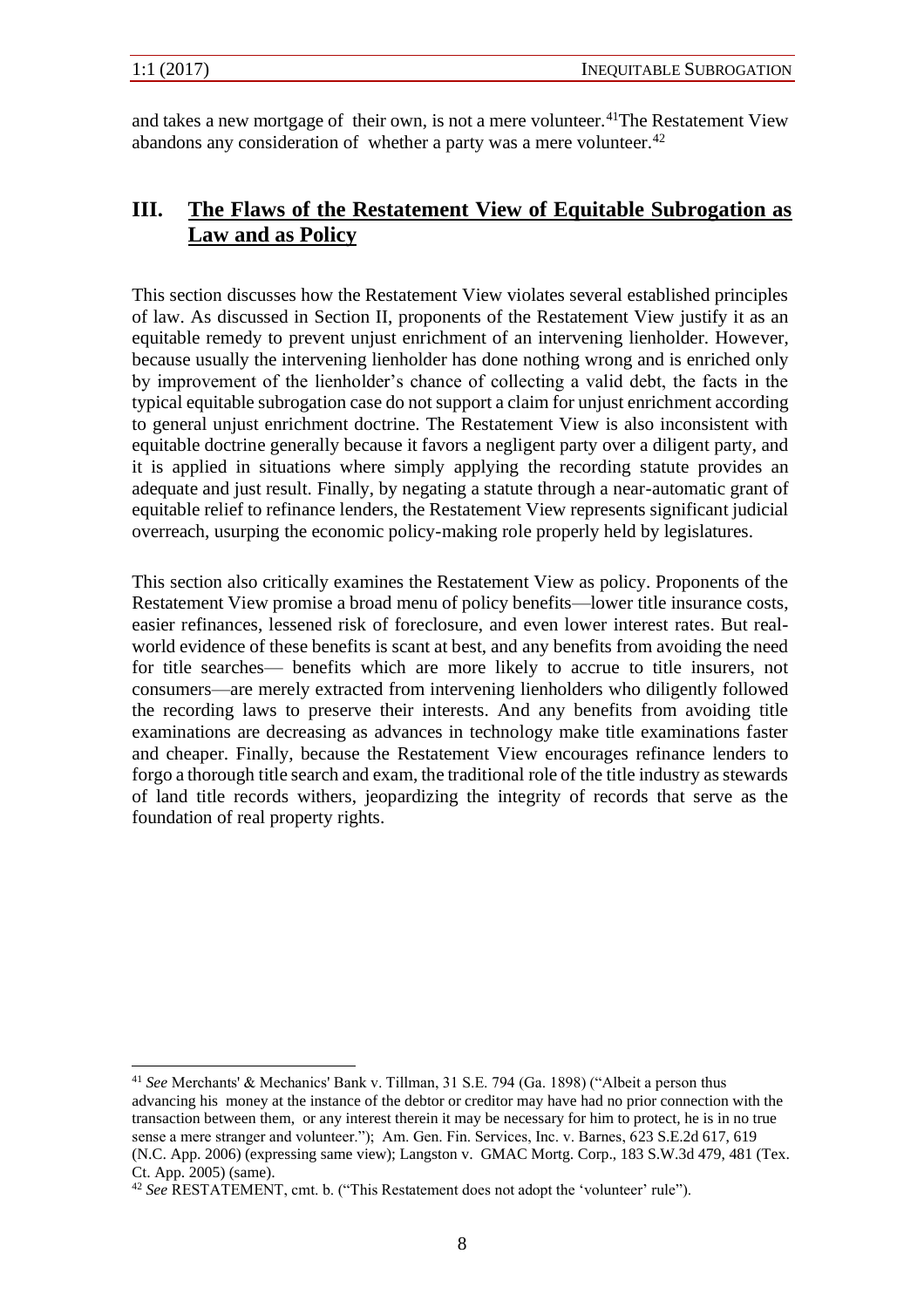#### **a. The Restatement View violates the maxim that "equity follows the law," by granting equitable relief from the effect of a recording statute in a circumstance where an adequate and just result would be reached by following the recording statute.**

The maxim that "equity follows the law" is not meant to require the strict rule of law in every circumstance<sup>43</sup>, but rather stands for the principle that equitable relief will only be available when law is inadequate.<sup>44</sup> If "substantial justice can be accomplished by following the law, and the parties' actions are clearly governed by rules of law, equity follows the law."<sup>45</sup>

Automatic equitable subrogation violates this maxim by applying an equitable remedy in a situation where a state's first-in-time, first-in-right recording statute provides an adequate and just result. Lenders understand the risk presented by an undiscovered intervening lien and are able to mitigate that risk by purchasing title insurance. When a lender's title insurer misses a lien in its search and fails to state an exception from coverage for that lien under its policy, coverage arises under the terms of the policy.<sup>46</sup> The title insurer—the party that not only made the mistake but also assumed liability for it by express contract and received compensation to assume that liability—thus suffers the loss.<sup>47</sup> The Restatement does not say why this result, arrived at through normal application of validly enacted statutes, is unfair to a refinance lender or its title insurer. Nevertheless, courts that declare that equity follows the law have adopted the Restatement View of equitable subrogation. In Arizona, for example, courts have explicitly stated that "equity follows the law,"<sup>48</sup> explaining that "when rights are clearly established and defined by a statute, equity has no power to change or upset such rights."<sup>49</sup> However, those same Arizona courts have exercised the equitable power that they claim does not exist, nullifying statutory priority law through Restatement-style

<sup>43</sup> *See* 30A C.J.S. *Equity* § 128 ("While the maxim that 'equity follows the law' has been frequently stated and applied, it does not always apply and is inapplicable in those matters which entitle a party to equitable relief, although the strict rule of law is to the contrary.").

<sup>&</sup>lt;sup>44</sup> *Id.* ("[E]quity devises means for enforcing a lawful result, when legal procedure is inadequate. In a broad sense the maxim means that equity follows the law to the extent of obeying it and conforming to its general rules and policies whether contained in the common or statute law, so that where substantial justice can be accomplished by following the law, and the parties' actions are clearly governed by rules of law, equity follows the law.").

<sup>45</sup> *Id*.

<sup>46</sup> *See* AMERICAN LAND TITLE ASSOCIATION, LOAN POLICY OF TITLE INSURANCE, Conditions § 7(b) http://www.alta.org/forms/download.cfm?formID=156&type=word (last accessed 10/11/2015) (providing for a title insurer to satisfy a claim against the insured's title by settling the claim with the claimant).

<sup>47</sup> *See Id.* at 1–2 (providing that the policy "insures… against loss or damage… sustained or incurred by the Insured by reason of… [t]he lack of priority of the lien of the Insured Mortgage upon the Title over any other lien or encumbrance"); *see also* Landmark Bank v. Ciaravino, 752 S.W.2d 923, 929 (Mo. Ct. App. 1988) ("The status of Chicago Title as the insurer of Landmark and its status as the ultimate beneficiary of a decree in favor of Landmark is relevant. It is strange equity indeed, which would protect Chicago Title from the results of its negligence at the expense of Royal, which is totally innocent in the matter.").

 $^{48}$  McDermott v. McDermott, 129 Ariz. 76, 77, 628 P.2d 959, 960 (Ct. App. 1981) ("Whenever the rights of parties are clearly defined and established by statutory provisions, equity follows the law.").

<sup>49</sup> Manicom v. CitiMortgage, Inc., 236 Ariz. 153, 160, 336 P.3d 1274, 1281 (Ct. App. 2014), *as corrected*  (Nov. 19, 2014) (quoting Valley Drive-in Theatre Corp. v. Superior Court, 79 Ariz. 396, 399, 291 P.2d 213, 214 (1955)).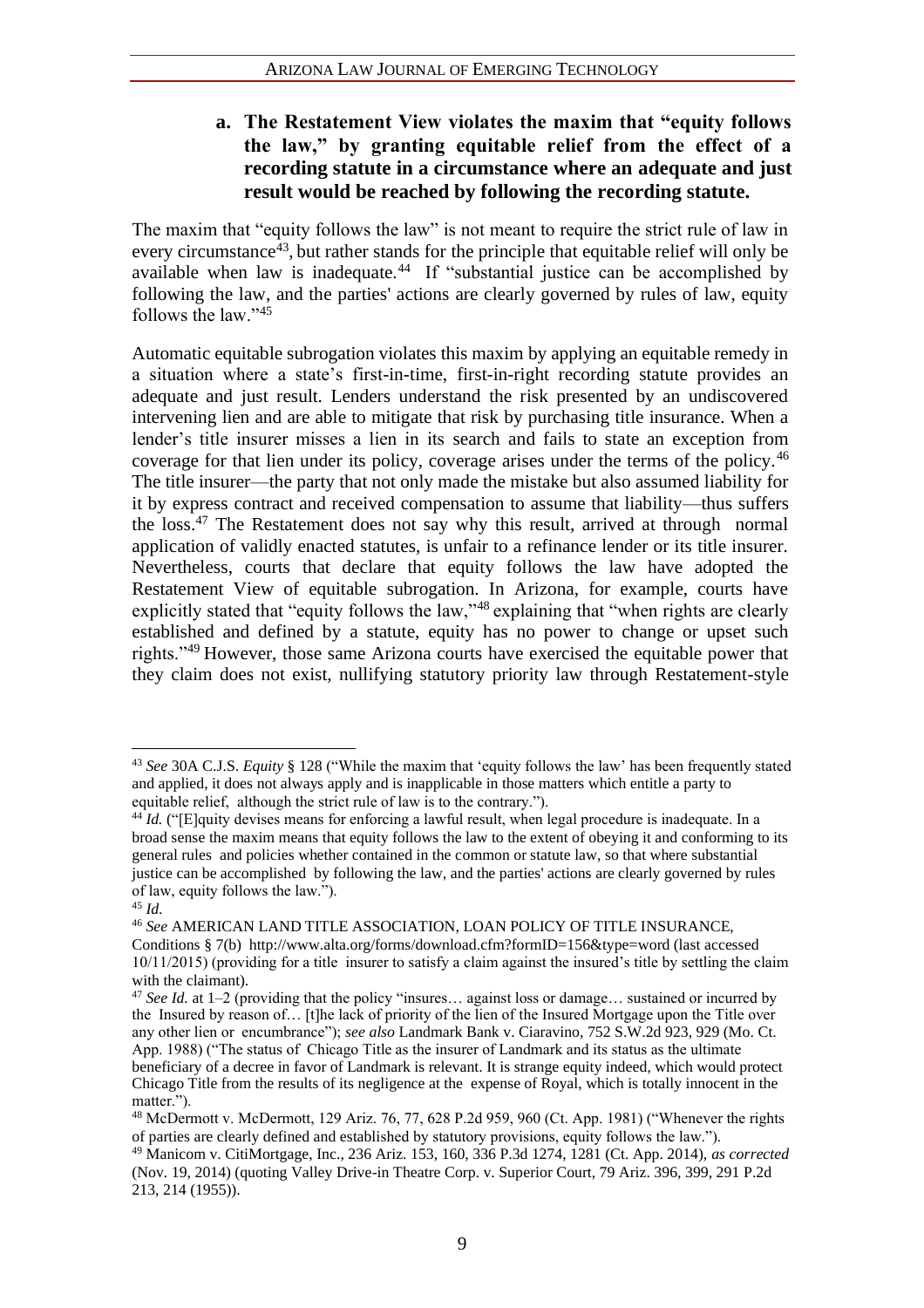equitable subrogation.<sup>50</sup>

Likewise, in Washington, courts have stated that "to assert an equitable defense, the procedure prescribed by statute for the enforcement of the asserted substantive right must be inadequate or the ordinary and usual remedies unavailing."<sup>51</sup> But when the Washington Supreme Court nullified the state recording statute as to refinance mortgages, the court made no determination that the procedure prescribed by the recording statute was inadequate.<sup>52</sup> Instead of justifying application of equity by explaining the inadequacy of the result if the relevant statute were applied, the court implied that its decision was actually consistent with the Washington recording statute and underlying "first in time, first in right" principle.<sup>53</sup> The court suggested that the recording statute and Restatement-style equitable subrogation did not conflict: "At first blush, equitable subrogation conflicts with the recording act because it is an exception to the general rule 'first in time, first in right.' But no new lien or interest is created; [a refinance mortgagee] simply takes over [a prior mortgagee's] interest and that interest came first in time."<sup>54</sup> The court made no effort to support its contention that a refinance mortgage—which involves a new mortgagee, new terms, and a new recording—is not a "new" lien.<sup>55</sup> And Washington's recording statute does not provide for the refinance mortgagee taking over the prior mortgagee's interest; the "first blush" conflict appears to remain on second blush.<sup>56</sup>

### **b. The Restatement View of equitable subrogation violates the principle that "equity aids the vigilant, not those who slumber on their rights," by favoring a negligent refinance lender over a diligent intervening lienholder.**

The Restatement View also violates the maxim that "equity aids the vigilant, not those who slumber on their rights."<sup>57</sup> This maxim stands for the principle that "equity will protect one who by superior diligence has obtained a legal advantage and will deny relief to one whose danger was created by one's own neglect."<sup>58</sup> Under this principle, "a party seeking equitable relief must take reasonable action to protect his or her own interests."<sup>59</sup> Equitable relief is not available where a party's "negligence, or delay, has caused, occasioned, or contributed to, the injury, or where the aid of equity becomes necessary through a party's own fault, or inaction."<sup>60</sup> Equitable subrogation, as an equitable

<sup>50</sup> *See* Sourcecorp, Inc. v. Norcutt, 274 P.3d 1204, 1207, 1210 (Ariz. 2012), as amended on denial of reconsideration (Apr. 25, 2012) (acknowledging that absent equitable subrogation, the intervening lienholder's priority position would advance under Arizona law, and then applying equitable subrogation to prevent that result).

<sup>51</sup> Port of Longview v. Int'l Raw Materials, Ltd., 979 P.2d 917, 921 (Wash. Ct. App. 1999). 55 *See generally* Bank of Am., N.A. v. Prestance Corp., 160 P.3d 17 (Wash. 2007). 56 *Id.*, 160 P.3d at 20. <sup>52</sup> *See generally* Bank of Am., N.A. v. Prestance Corp., 160 P.3d 17 (Wash. 2007).

<sup>53</sup> *Id.*, 160 P.3d at 20.

<sup>54</sup> *Id.*

<sup>55</sup> *See generally id.*at 17*.*

<sup>56</sup> See WASH. REV. CODE ANN. § 65.08.070 (West 2012) (providing that a subsequent conveyance is void as against a conveyance "first duly recorded," without any exception for refinance mortgages). 60 30A C.J.S. *Equity* § 125 (2015).

<sup>57</sup> *Id.*

<sup>58</sup> *Id.*

<sup>59</sup> *Id.*

<sup>60</sup> *Id.*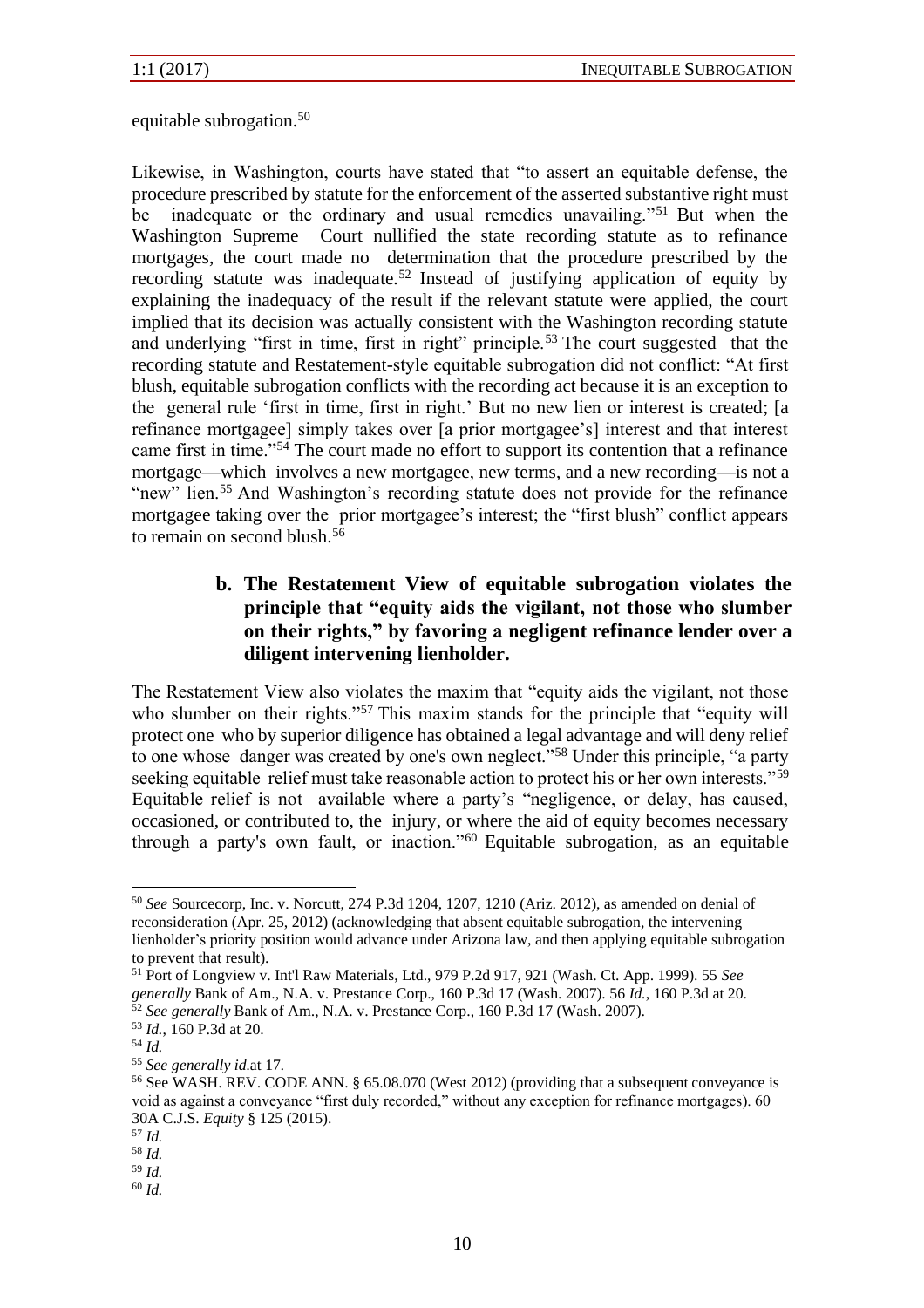doctrine, should follow these principles, and should not be used to favor a negligent party over a vigilant party.<sup>61</sup>

The Restatement View, however, favors a negligent party over a vigilant one, violating this maxim. Under the Restatement approach, equitable subrogation is granted to a refinance lender or title insurer that has neglected to protect its interest by conducting a sloppy or incomplete title search that increases the risk that it will fail to discover an intervening lien.<sup> $62$ </sup> The Restatement approach grants equitable relief even if a refinance lender or title insurer failed to do any title search at all, and thus did absolutely nothing to ensure the legal priority of its mortgage.<sup> $63$ </sup> No equitable principle indicates that a party should get relief from the consequences of a risk it has negligently caused. Thus, courts should deny a neglectful lender equitable relief. The Minority View is far more consistent with this equitable principle, denying relief to a refinance lender that has neglectfully conducted its title search--instead favoring an intervening lienholder who has been vigilant in preserving his legal right by validly recording his interest.<sup>64</sup> By denying equitable relief and following the lien priority rules in the recording statute, equity is simply following the law to protect a party who by superior diligence has obtained a legal advantage.

### **c. The Restatement View's equitable foundation—the purported unjust enrichment of an intervening lienholder if it is not applied—is exceedingly weak, even when the refinance lender's negligence is not taken into account.**

The Restatement View also misapplies its equitable justification—unjust enrichment. The Restatement View focuses on the fact that the intervening lienholder, having done nothing, has received a promotion in priority over a mortgage debt that it had been behind, making its lien more valuable. This, according to the Restatement View, is an unearned windfall, and it would be unjust under the circumstances to allow the intervening lienholder to retain the benefit of its unearned boost in priority at the expense of the refinance lender.<sup>65</sup>

But this theory of unjust enrichment fails under general principles of unjust enrichment as stated by the same courts that have adopted the Restatement View because even though the intervening lienholder is enriched, there is nothing unjust about the enrichment. For example, in Washington, unjust enrichment requires, unsurprisingly, that a party not only be enriched, but that the party's enrichment be *unjust*. <sup>66</sup> According to the Washington Supreme Court, "the mere fact that a person benefits another is not sufficient to require

<sup>61</sup> *See* Wells Fargo Bank, Minnesota, N.A. v. Com., Fin. & Admin., Dep't of Revenue, 345 S.W.3d 800, 807 (Ky. 2011), *as corrected* (Aug. 25, 2011) ("It is axiomatic that as an equitable doctrine, subrogation aids the vigilant, and not the negligent.").

<sup>62</sup> This is because under the Restatement View constructive notice of intervening liens is irrelevant. *See*  RESTATEMENT, cmt.e.

<sup>63</sup> *Id.*

<sup>64</sup> *See Wells Fargo*, 345 S.W.3d at 807–09 (holding that the Minority View best balances the equities between a lender that has missed a lien and an intervening lienholder).

<sup>65</sup> RESTATEMENT, cmt. a ("If there were no subrogation, such junior interests would be promoted in priority, giving them an unwarranted and unjust windfall.").

 $66$  Lynch v. Deaconess Med. Ctr., 776 P.2d  $681, 683$  (Wash. 1989) (holding that for a plaintiff to recover under a theory of unjust enrichment, "enrichment of the defendant must be unjust").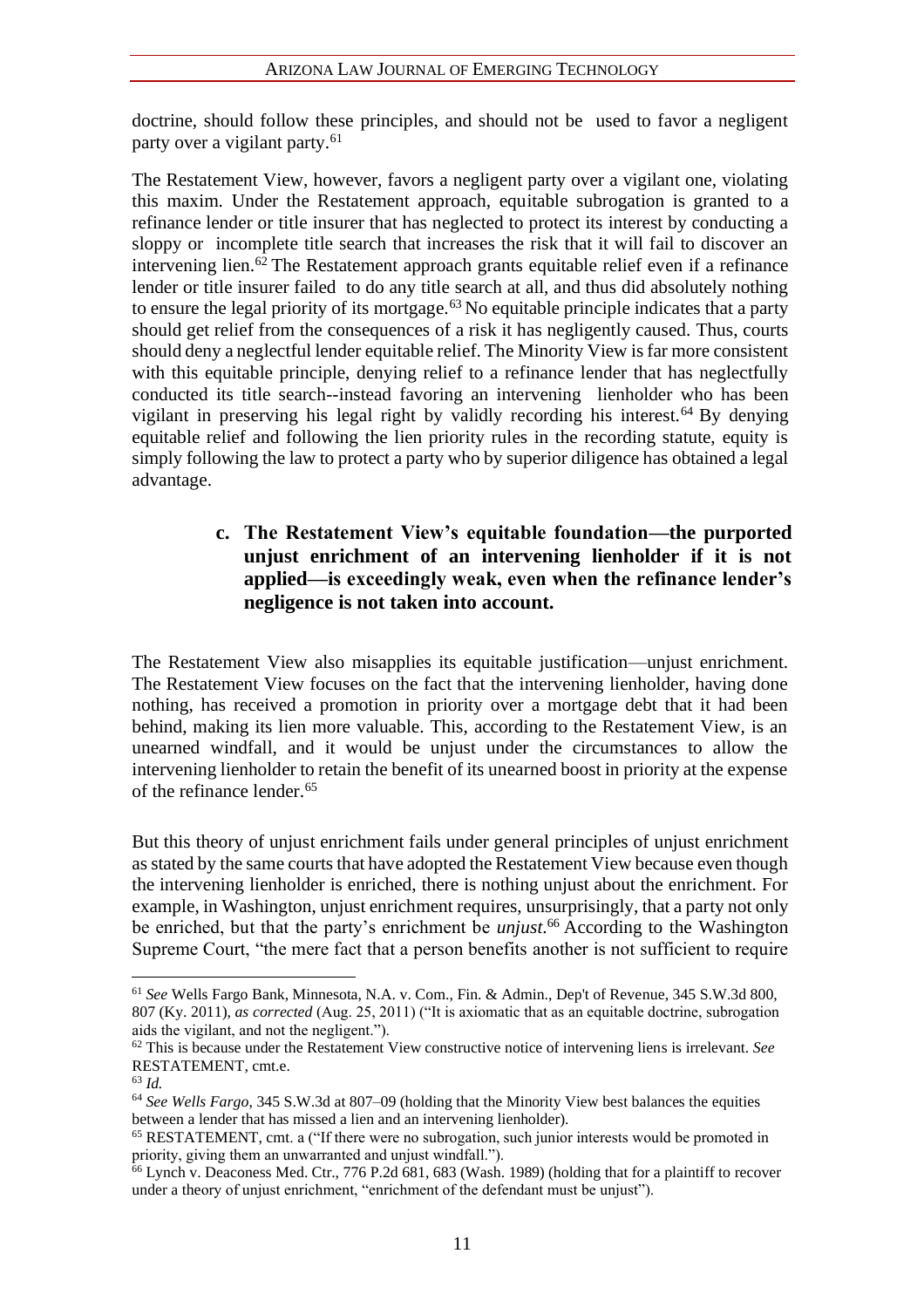the other to make restitution."<sup>67</sup> Unjust enrichment only occurs, according to the court, "where money or property has been placed in a party's possession such that in equity and good conscience the party should not retain it."<sup>68</sup> Neither the Restatement nor the Washington Supreme Court's equitable subrogation jurisprudence make any effort to say why an intervening lienholder should not be able to retain an improved lien position in good conscience, when all that the improved lien position affords the lienholder is a better chance at collecting the debt underlying its valid lien.

To the contrary, the Washington Supreme Court has held that when a party receives a benefit that "simply reflects the amount owed" to it—for instance when a party gets paid off on a valid debt it would not otherwise have recovered but for a benefit conferred by another—it is only receiving a benefit it is entitled to, and no unjust enrichment occurs.<sup>69</sup> When a refinance mortgagee fails to protect its mortgage priority position, and an intervening lienholder gets a priority boost over it, the intervening lienholder receives *even less* than full payment on its debt—it only receives an improved chance to eventually recover on the debt, attributable to its improved priority position. If the general unjust enrichment rule were applied, the intervening lienholder's receipt of this lesser benefit, without more, would not qualify as unjust enrichment. But the Washington Supreme Court side-stepped this problem when it adopted the Restatement View of equitable subrogation by failing to analyze the issue under the rules expressed in its previous unjust enrichment jurisprudence. Rather, it just stated in conclusory fashion that "the junior interest will be unjustly enriched because he will be given a higher priority merely because the debtor refinanced."<sup>70</sup> Plainly, the purported "unjust enrichment" of the intervening lienholder that serves as the equitable underpinning of the Restatement View is merely "enrichment," an insufficient basis for equitable relief.

#### **d. The Restatement View of equitable subrogation unjustifiably allocates a contractual risk to third parties.**

Basic principles of mistake and contract principles fairly allocate the risk of failure to discover an intervening lien to the party that failed to discover it. A refinance lender knows that there is a risk that intervening liens may have been recorded after the mortgage to be paid off but prior to the recording of the refinance mortgage. According to the Restatement (Second) of Contracts, a refinance lender should bear the risk of its mistaken belief <sup>71</sup> about the existence of intervening liens if it only has limited knowledge relating to any intervening liens, but treats that limited knowledge as sufficient.75 The mistaken lender should bear the risk of loss whether its limited knowledge results from its failure to adequately search the relevant property records for liens affecting its interest, or its failure to search the record at all.<sup>72</sup>

<sup>67</sup> *Id.*

<sup>68</sup> *Id.*

<sup>69</sup> *Id.*

<sup>70</sup> Bank of Am., N.A. v. Prestance Corp., 160 P.3d 17, 23 (Wash. 2007).

<sup>71</sup> RESTATEMENT (SECOND) OF CONTRACTS § 151 (1981) ("A mistake is a belief that is not in accord with the facts.").

<sup>72</sup> *Id.* § 154 (1981) ("A party bears the risk of a mistake when (a) the risk is allocated to him by agreement of the parties, or (b) he is aware, at the time the contract is made, that he has only limited knowledge with respect to the facts to which the mistake relates but treats his limited knowledge as sufficient.").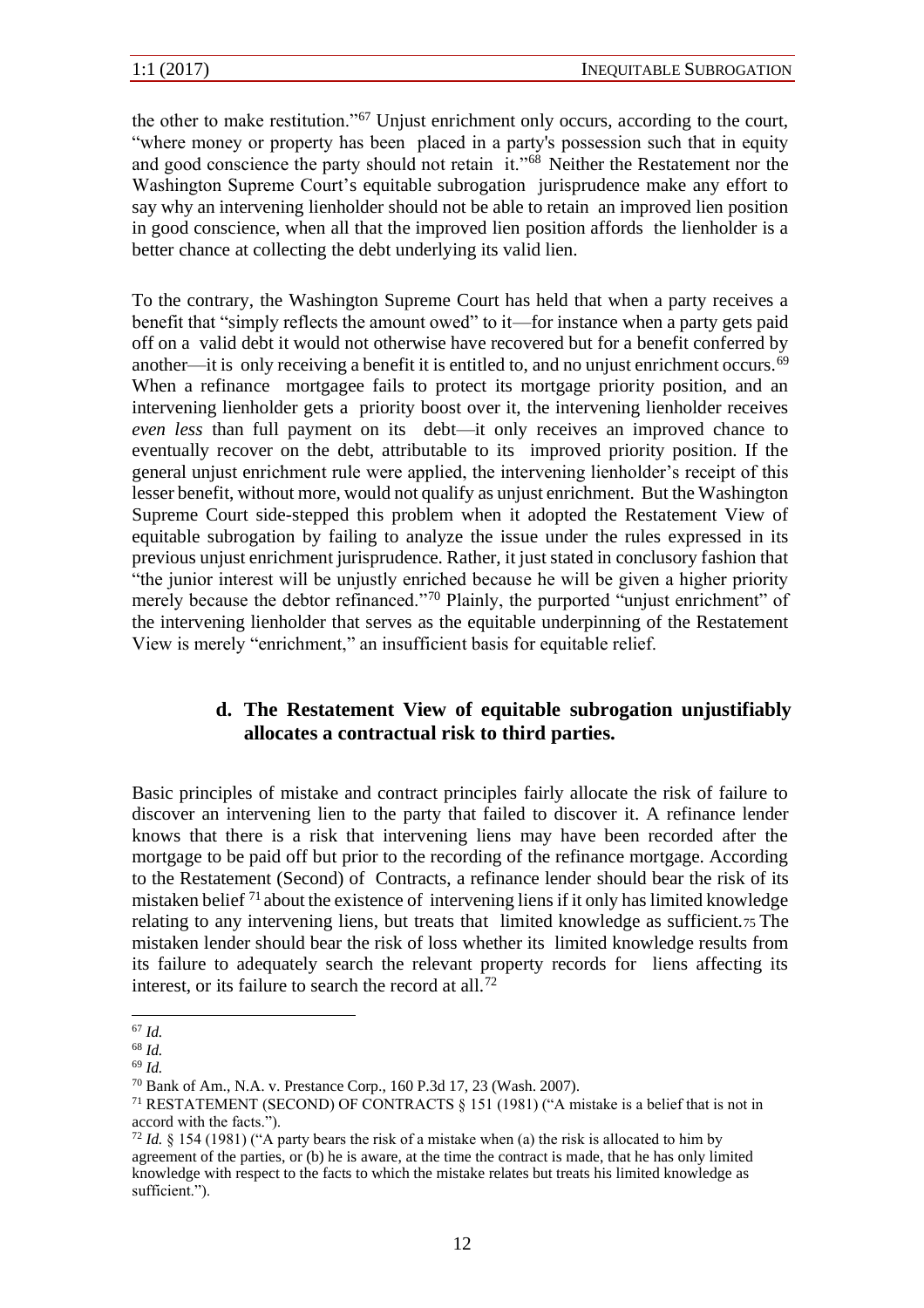Normally, the lender will obtain title insurance for its mortgage. A title insurance policy enumerates the events for which coverage is provided—typically including the event that an intervening lien causes the lender to not have the lien priority that they expected.<sup>73</sup> When parties allocate risk by contract, the Restatement (Second) of Contracts states that the risk should be borne by the party that agrees to assume the risk.<sup>74</sup> So when a refinance lender purchases title insurance for its refinance mortgage, the title insurer should pay the lender's loss arising from an intervening lien because the lender has paid the title insurer in exchange for the title insurer's agreement to bear the risk of an intervening lien. For example, if the title insurer fails to discover an intervening lien because of its limited knowledge of liens due to its failure to conduct an adequate title search, the title insurer should pay a claim for the lender's loss because it assumed the risk of an undiscovered intervening lien by agreement.<sup>75</sup> Or, if the title insurer discovers an intervening lien but does not take action that preserves the priority position expected by the refinance lender, once again the title insurer should bear the risk because the title insurance policy allocates that risk to the insurer.

The Restatement View of subrogation takes the inherent risk in a refinance transaction that, under the law, should be borne by the lender or its title insurer and assigns it to third parties—the intervening lienholders, who are placed behind a lien that did not exist when they took their interest. The Restatement justifies the allocation of the contractual risk of an intervening lien to the intervening lienholder on two related grounds. First, the Restatement says that "the holders of intervening interests can hardly complain about this result, for they are no worse off than before the senior obligation was discharged."<sup>76</sup> Second, the Restatement says that "if there were no subrogation, such junior interests would be promoted in priority, giving them an unwarranted and unjust windfall."<sup>77</sup>

But it can just as easily be said that the refinance lender is unjustly enriched when the Restatement approach is applied because the refinance mortgage leapfrogs the intervening lien even if the refinance lender could have protected its priority position but instead did nothing.<sup>78</sup> And meanwhile, it can just as easily be said that the intervening lienholder is made worse off by the demotion to a priority position behind the laterrecorded refinance mortgage, even though the intervening lienholder did everything it could to protect its statutory position.<sup>79</sup>

<sup>73</sup> *Id.* § 151 (1981), cmt. a. ("An erroneous belief, whether articulated or not, is a mistake, and includes facts that a party has merely assumed.").

<sup>74</sup> *See* RESTATEMENT (SECOND) OF CONTRACTS § 154(a) (1981).

<sup>&</sup>lt;sup>75</sup> Title insurance policies also generally allow the insurer the option of fixing the title defect caused by the intervening lien instead of paying a cash claim to a lender for its loss. *See* ALTA LOAN POLICY, *supra* note 43, Conditions § 7(b) (giving the insurer the option of settling a claim with the claimant). <sup>76</sup> RESTATEMENT, cmt. e.

<sup>77</sup> Id.; *see also* Bank of Am., N.A. v. Prestance Corp., 160 P.3d 17, 24 (Wash. 2007) (stating that the purpose of the Restatement View of equitable subrogation is "to prevent an unjustified and unwarranted windfall on behalf of the intervening lien holder.").

<sup>78</sup> *See* Countrywide Home Loans, Inc. v. First Nat. Bank of Steamboat Springs, N.A., 144 P.3d 1224, 1228-29 (Wyo. 2006) (quoting trial court's view that a refinance lender would be unjustly enriched by an equitable promotion in priority under the restatement view, where the refinance lender merely expected to have a priority position without actually taking any of the steps it could have taken to ensure that position).

<sup>79</sup> *See id.* In the case, the refinance lender, Countrywide, had knowledge of First National Bank's intervening lien, but took no action to address that intervening lien in order to protect its refinance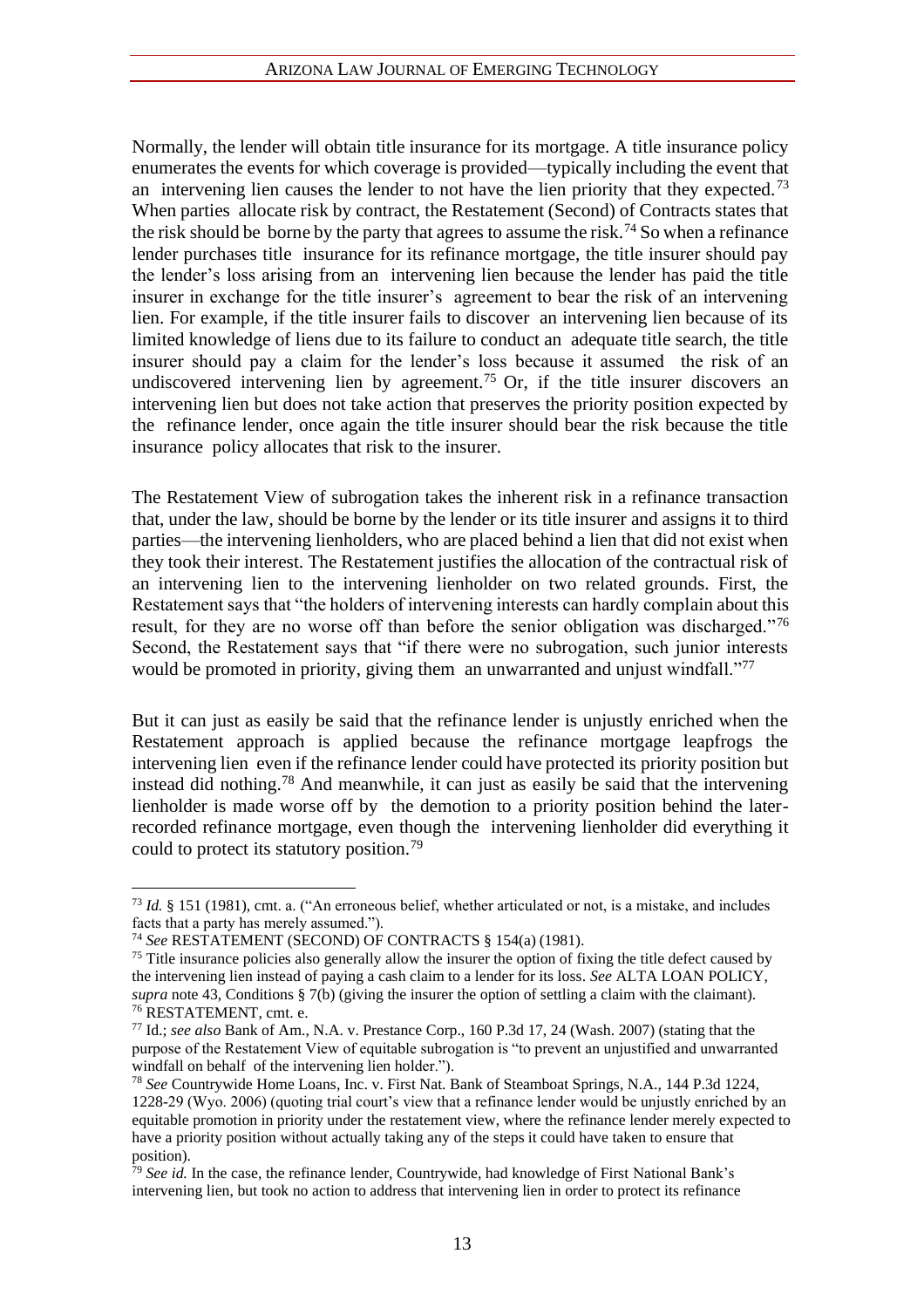Also, if the statutory priority order is honored, an intervening lienholder has leverage in a refinance to make demands or have their lien satisfied. Some courts have suggested that an intervening lienholder who is not considered by the refinance lender during a refinance is materially prejudiced by the fact that it is denied the opportunity to get something of value in return for a subordination agreement—a contract between the intervening lienholder and the refinance lender to allow the refinance mortgage to give the refinance mortgage priority over the intervening lien.<sup>80</sup> The Restatement View says that equitable subrogation will only be granted "if subrogation will not materially prejudice the holders of intervening interests in the real estate," but it does not consider the possibility that material prejudice to intervening lienholders always occurs when refinance lenders do not have to obtain subordination agreements from intervening lienholders in circumstances where they would otherwise need to do so.<sup>81</sup>

#### **e. Restatement-style "equitable" subrogation, justified through promised economic benefits to homeowners, is an improper overreach by the courts, implementing the court's economic theories by vitiating duly enacted recording statutes.**

In other contexts, the judicial practice of avoiding validly-enacted statutes to further judges' economic policy views have been discredited. At the turn of the  $20<sup>th</sup>$  century, the great jurist Oliver Wendell Holmes, believing that judges had misjudged their role in weighing social and economic policy, warned judges not to nullify statutes on belief that some public economic benefit would be gained.<sup>82</sup> Rather than deferring to the economic policy judgments of popularly elected legislatures, courts of Holmes' era

mortgage. The trial court aptly pointed out that the Restatement View regarding unjust enrichment can be turned on its head in this circumstance, i.e. applying equitable subrogation unjustly enriches the refinance lender: [Countrywide] could have asked for a subordination agreement or an assignment of the AWL mortgage; it did neither of these things and now seeks to rely upon the concept that it "expected" to step into AWL's priority without anything more. The argument goes that, in recognizing the doctrine of equitable subrogation, [First National Bank] is not prejudiced and "loses nothing" because it remains second in priority (before it was behind AWL; now it would be behind [Countrywide] ). But, this Court believes equity requires looking at things from a different perspective: [Countrywide] entered into the third mortgage on the property with knowledge of [First National Bank's] prior loan to Ketcham. Why should [Countrywide] get the benefit (and be unjustly enriched) by leaping over [First National Bank] to assume AWL's priority status. [Countrywide] has done nothing to deserve this advantage. *Countrywide Home Loans, Inc. v. First Nat. Bank of Steamboat Springs, N.A.*, 144 P.3d at 1228- 29.

<sup>80</sup> 84 *See* Hugh B. Lambe, *Enforceability of Subordination Agreements*, 19 REAL PROP. PROB. & TR. J. 631, 632 (1984) ("A subordination agreement is simply an agreement that alters what would otherwise be the legal priority of liens, mortgages, or other encumbrances on property. Parties, otherwise entitled to a certain priority by the operation of law, consent in some manner to alter the order of priority so that one party's potentially superior encumbrance is subordinate to, or ranks for purposes of security after, the other party's encumbrance."); s*ee also* Citizens State Bank v. Raven Trading Partners, Inc., 786 N.W.2d 274, 284 (Minn. 2010) (declining to equitably subrogate a bank's mortgage because a "bank's failure to consider the intervening liens and obtain subordination agreements cannot be deemed justifiable as an excusable mistake." (quotation omitted)); MB Fin. Bank, N.A. v. Thorn, No. 306672, 2012 WL 4093617, at \*3 (Mich. Ct. App. Sept. 18, 2012) (finding material prejudice where the holders of an intervening interest did not receive things of value the they would have received in return for the their agreement to subordinate the their intervening interest). <sup>81</sup> RESTATEMENT § 7.6(b)(4).

<sup>82</sup> Oliver Wendell Holmes, *The Path of the Law*, 10 HARV. L. REV. 457, 467 (1897) (stating that courts of the day had "failed adequately to recognize their duty of weighing considerations of social advantage").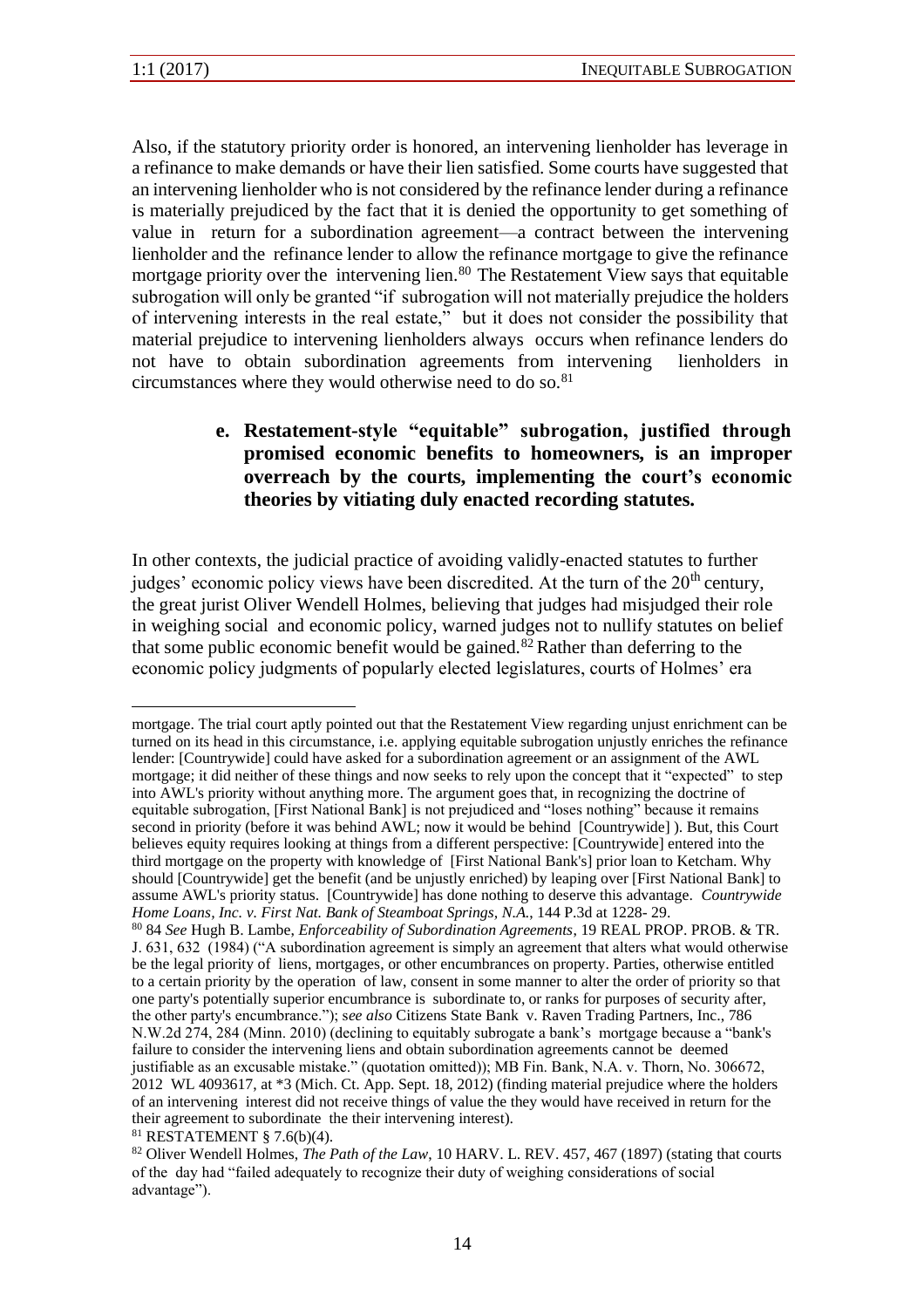#### ARIZONA LAW JOURNAL OF EMERGING TECHNOLOGY

actively promoted *laissez faire* capitalism over other economic schools of thought, often by striking down statutes that infringed on private contracts.<sup>83</sup> Courts justified wiping out validly-enacted laws regulating contractual capacity by holding that these laws interfered with a right to contract guaranteed by the Due Process clause of the Constitution.<sup>84</sup> Holmes generally opposed these actions; in his view, the economic principles being advanced by the courts were far from indisputable, and he cautioned judges that they should be far less certain of the correctness of their own policy views.<sup>85</sup> Holmes stated:

*"I cannot but believe that if the training of lawyers led them habitually to consider more definitely and explicitly the social advantage on which the rule they lay down must be justified, they sometimes would hesitate where now they are confident, and see that really they were taking sides upon debatable and often burning questions."<sup>86</sup>*

Soon after Holmes joined the Supreme Court, he expressed his view that the courts should be reluctant to invalidate statutes for perceived public economic benefit in his famous dissent in *Lochner v. New York*. <sup>87</sup> In *Lochner*, the majority held that "limiting the hours in which grown and intelligent men may labor to earn their living, are mere meddlesome interferences with the rights of the individual."<sup>88</sup> To Holmes, the majority was once again improperly implementing its own economic views over those of the legislature. In his dissent, Holmes argued that whether a judge agreed with the statute at issue should be irrelevant, stating that "agreement or disagreement has nothing to do with the right of a majority to embody their opinions in law."<sup>89</sup> Holmes indicated that the law should have been upheld despite the majority's belief that it was unwise; "state laws may regulate life in many ways which we [judges] as legislators might think as injudicious."90

Holmes' view eventually became the prevailing view. A half-century later, the Supreme Court, in declining to invalidate a state law even though the Court saw a strong argument that striking down the law would advance a better social policy, stated that:

such arguments are properly addressed to the legislature, not to us. We refuse to sit as a superlegislature to weigh the wisdom of legislation, and we emphatically refuse to go back to the time when courts used the Due Process Clause to strike down state laws, regulatory of business and industrial conditions because they may be unwise, improvident, or out of harmony with a particular school of thought. $91$ 

<sup>83</sup> *See* BERNARD SCHWARTZ, A HISTORY OF THE SUPREME COURT 179–82 (1993).

<sup>84</sup> *See*, *e.g.*, Allgeyer v. State of La., 165 U.S. 578, 589 (1897) (holding that the word *liberty* in the Fourteenth Amendment includes a right "to enter into all contracts which may be proper, necessary, and essential" to other rights inherent in the term *liberty*, such the right to earn a livelihood). <sup>85</sup> Holmes, *supra* note 81, at 467-68.

<sup>86</sup> *Id.*

<sup>87</sup> 198 U.S. 45 (1905).

<sup>88</sup> *Id.*

<sup>89</sup> *Id.* at 75 (Holmes, J., dissenting).

<sup>90</sup> Bank of Am., N.A. v. Prestance Corp., 160 P.3d 17, 28 (Wash. 2007).

<sup>91</sup> Ferguson v. Skrupa, 372 U.S. 726, 731-32 (1963).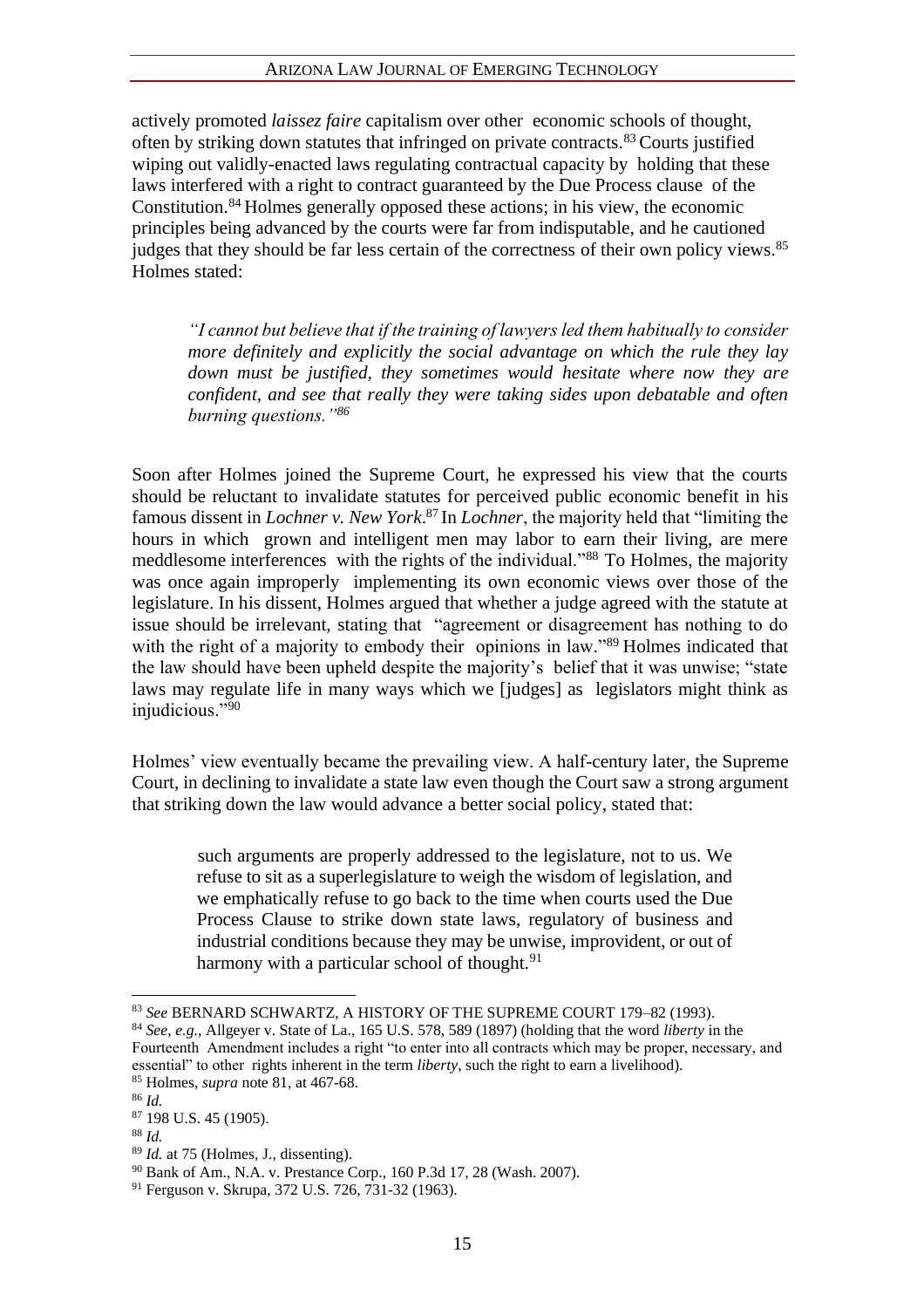The Restatement's approach encroaches on the policy-making prerogative of legislatures and hearkens back to the discredited overreaches of the *Lochner* era courts. Courts that allow themselves permission to ignore recording statutes via wholesale application of equitable subrogation to refinance mortgages are mirroring the Court in *Lochner*: nullifying a validly enacted statute in furtherance of their own preferred economic policy, substituting equity for the Constitution as the vehicle for the overreach.

For example, when the Washington Supreme Court adopted the Restatement approach to equitable subrogation in *Bank of America, N.A. v. Prestance Corp.*, it justified nullifying the state's recording statute by asserting that the court's decision "helps stem the threat of foreclosure" and "affords enormous financial benefits for many homeowners."<sup>92</sup> Adoption of the Restatement View, according to the Washington Supreme Court, would "save billions of dollars by reducing title insurance premiums" because "when a jurisdiction adopts the liberal view of equitable subrogation, the insurance premium is greatly reduced."<sup>93</sup> The court in *Prestance* was doing exactly what a legislature would do: it implemented an economic policy in the belief that doing so achieved a better economic result for society generally. Instead, the court should have done what courts are supposed to do: apply equity only to prevent an unjust result in a particular case.

When legislatures consider Restatement-style subrogation of refinance mortgages as a matter of policy, they do not necessarily come to the same policy conclusions that the Washington Supreme Court did. In Ohio, for instance, the legislature rejected a bill that would have made subrogation of refinance mortgages automatic.<sup>94</sup> The bill expressly provided that a refinance mortgage would be subrogated regardless of whether the refinance mortgagee had actual or constructive notice of intervening liens or whether the refinance mortgagee or a third party committed a mistake or was negligent, or whether the mortgagee had title insurance.<sup>95</sup> This bill, introduced in 2013,<sup>96</sup> was passed by the Ohio House of Representatives.<sup>97</sup> But after an Ohio Senate committee held a hearing on the bill,102 it removed the mortgage subrogation provisions from it.<sup>98</sup>

This illustrates that courts that dabble in economic policy-making, whether through blanket application of "equity" or through other means, aren't just enacting undeniably proper policies that legislatures would enact if only they had thought of them. Thus, the venture into - economic policy-making that accompanies the Restatement View is not only an improper infringement upon the policy-making prerogative of the

<sup>92</sup> Bank of Am., N.A. v. Prestance Corp., 160 P.3d 17, 28 (Wash. 2007).

<sup>93</sup> *Id.*

<sup>94</sup> Ohio Legislative Service Commission, Bill Analysis (HB 201),

http://www.lsc.ohio.gov/analyses130/h0201-i-130.pdf.

<sup>&</sup>lt;sup>95</sup> 130th General Assembly Regular Session 2013-2014, H. B. No. 201 (As

Introduced), http://archives.legislature.state.oh.us/bills.cfm?ID=130\_HB\_201\_I.

<sup>96</sup> Status Report of Legislation, 130th General Assembly - House Bills (HB 201),

http://lsc.state.oh.us/coderev/hou130.nsf/House+Bill+Number/0201?OpenDocument.

<sup>97</sup> 130th General Assembly Regular Session 2013-2014, H. B. No. 201 (as Passed by House)

http://archives.legislature.state.oh.us/bills.cfm?ID=130\_HB\_201\_PH.

<sup>98</sup> Alexandra Villarreal, *Ohio Senate holds hearing on mortgage subrogation bill*, BANK CREDIT NEWS, Apr. 4, 2014, http://bankcreditnews.com/legislation/ohio-senate-holds-hearing-mortgagesubrogation-bill/. 103 *See* Ohio Legislative Service Commission, Synopsis of Senate Committee Amendments (HB 201), http://www.lsc.ohio.gov/synopsis130/h0201-130.pdf.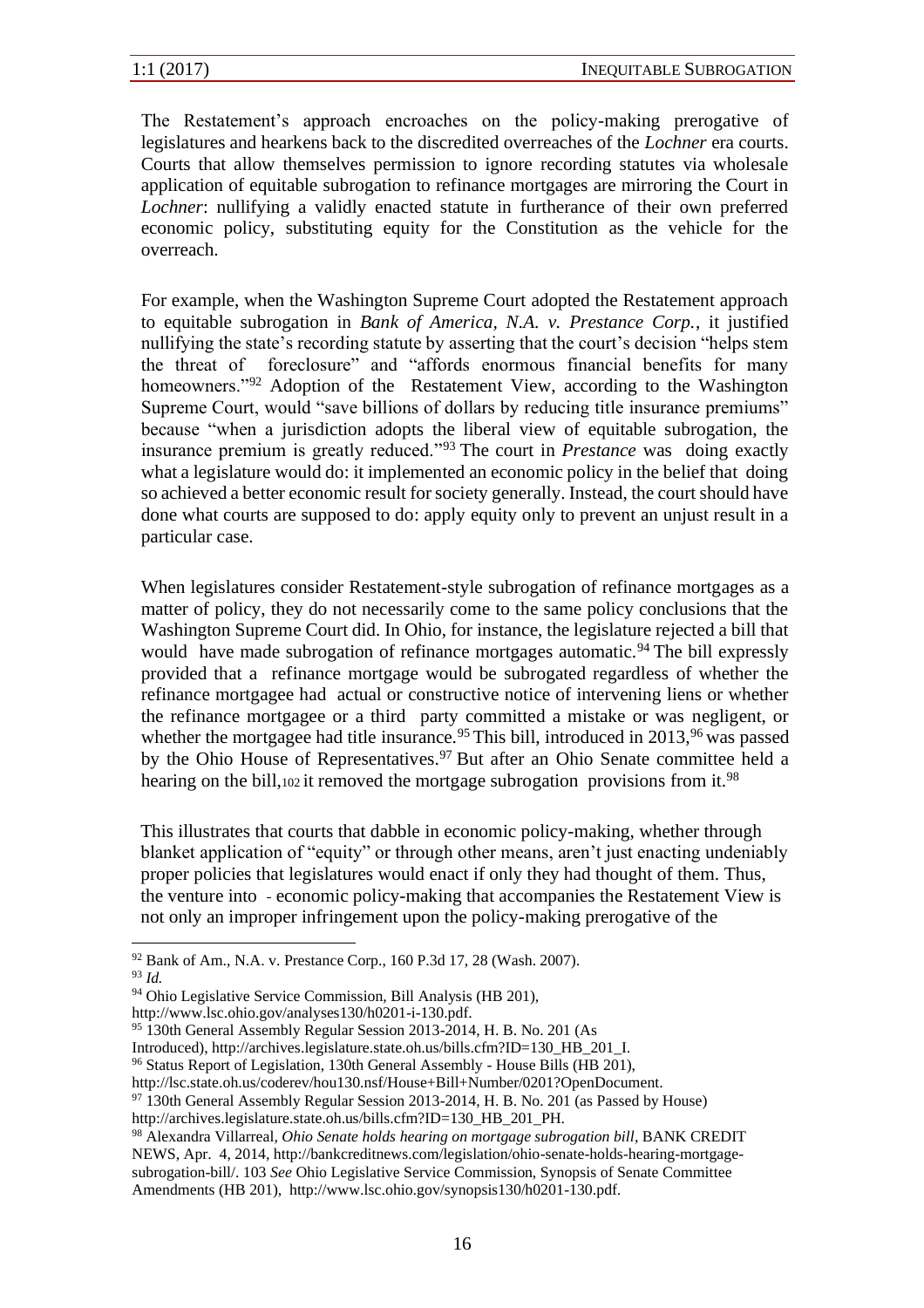legislature; it is a material infringement as well.

#### **f. Even if it were proper for courts to ignore recording statutes in order to impose their economic policy views, courts should not adopt the Restatement View because it doesn't appear to deliver on its policy promises.**

Courts applying the Restatement View have justified it through promised economic benefits to society: reduced threat of foreclosure, facilitation of refinances, and billions of dollars of savings on title insurance, flowing back into the pocket of the consumer.<sup>99</sup> Aside from the fact that it is not proper for a court to impose its economic views in derogation of a validly enacted statute, it is far from clear that application of the Restatement View of equitable subrogation actually achieves any of these policy objectives. Notably, no court appears to have cited any empirical evidence to back these promises, perhaps because there is no convincing evidence that the Restatement approach actually does reduce title insurance rates.<sup>100</sup> And if there are not any title insurance savings, it would seem doubtful that refinances have been facilitated.<sup>101</sup>

Table 1 below shows a comparison of title insurance rates for a typical transaction in selected states. Statistical analysis of the Restatement View's effect on title insurance rates. Anecdotally, however, adoption of the Restatement View certainly does not appear to have achieved the promised effect of billions in consumer savings in Washington: title insurance rates on Washington refinances have actually increased since the Washington Supreme Court adopted the Restatement View.<sup>102</sup> While the Washington Supreme Court has never mentioned this inconvenient fact, it admitted in 2013 that "[m]aybe the effect of liberalizing equitable subrogation on [stemming the threat of foreclosure and saving billions in title insurance premiums] was overstated."<sup>103</sup> However, it did not provide any support for the claim that liberalizing equitable

<sup>99</sup> Bank of Am., N.A. v. Prestance Corp., 160 P.3d 17, 28 (Wash. 2007); Sovereign Bank v. Gillis, 74 A.3d 1, 8 (N.J. App. Div. 2013) (finding that the Restatement approach has several advantages, including "facilitating more refinancing that can help stem the threat of foreclosure" and "saving homeowners billions of dollars by reducing title insurance premiums" by reducing a title insurer's risks). <sup>100</sup> I cannot find any statistical analysis of the Restatement View's effect on title insurance rates to support the claims of Restatement View proponents that adoption of the Restatement View dramatically lowers title insurance rates. *Cf.* Nelson R. Lipshutz, *The Importance of the Doctrine of Equitable Subrogation to the Nevada Economy*, at 9 (January 24, 2011), http://www.regulatoryresearch.com/wp

content/uploads/2015/08/Importance of Doctrine of Equitable Subrogation to Nevada Economy Jan24  $2011$ .p df (making a claim that title insurance rates for commercial loans would be driven

<sup>&</sup>quot;inexorably upward" if equitable subrogation defenses were denied but supporting this assertion with only unspecified discussions with a title insurance company's underwriting counsel).

<sup>&</sup>lt;sup>101</sup> Even if refinances were facilitated by the Restatement policy view, it is not clear whether easier refinancing reduces the threat of foreclosure. The Washington Supreme Court just accepted looser refnance credit as a worthy policy objective but consider that refinance mortgage volume reached an alltime record of \$2.5 trillion in 2003, but by 2007, foreclosure rates were skyrocketing as the nation descended into a historic foreclosure crisis. *See* FDIC, FDIC Outlook,

https://www.fdic.gov/bank/analytical/regional/ro20044q/na/2004winter\_03.html (accessed 8-15) (noting that Mortgage Bankers Association Mortgage Refinance Index climbed to all-time records in 2001, 2002, and 2003); Alex Viega, *Foreclosure filings up sharply over a year ago*, HOUSTON CHRON., August 22, 2007, http://www.chron.com/business/article/Foreclosure-filings-up-sharply-over-a-year-ago-1840527.php (noting that the number of foreclosure filings reported in the U.S. in July 2007 had jumped 93 percent from the same month in the prior year). If refinances were such an indisputably good thing for reducing foreclosures, why did a historic foreclosure crisis occur so soon after an unprecedented refinance boom?

<sup>102</sup> *See* Table 1, *supra*.

<sup>103</sup> Columbia Cmty. Bank v. Newman Park, LLC, 304 P.3d 472, 479 (Wash. 2013).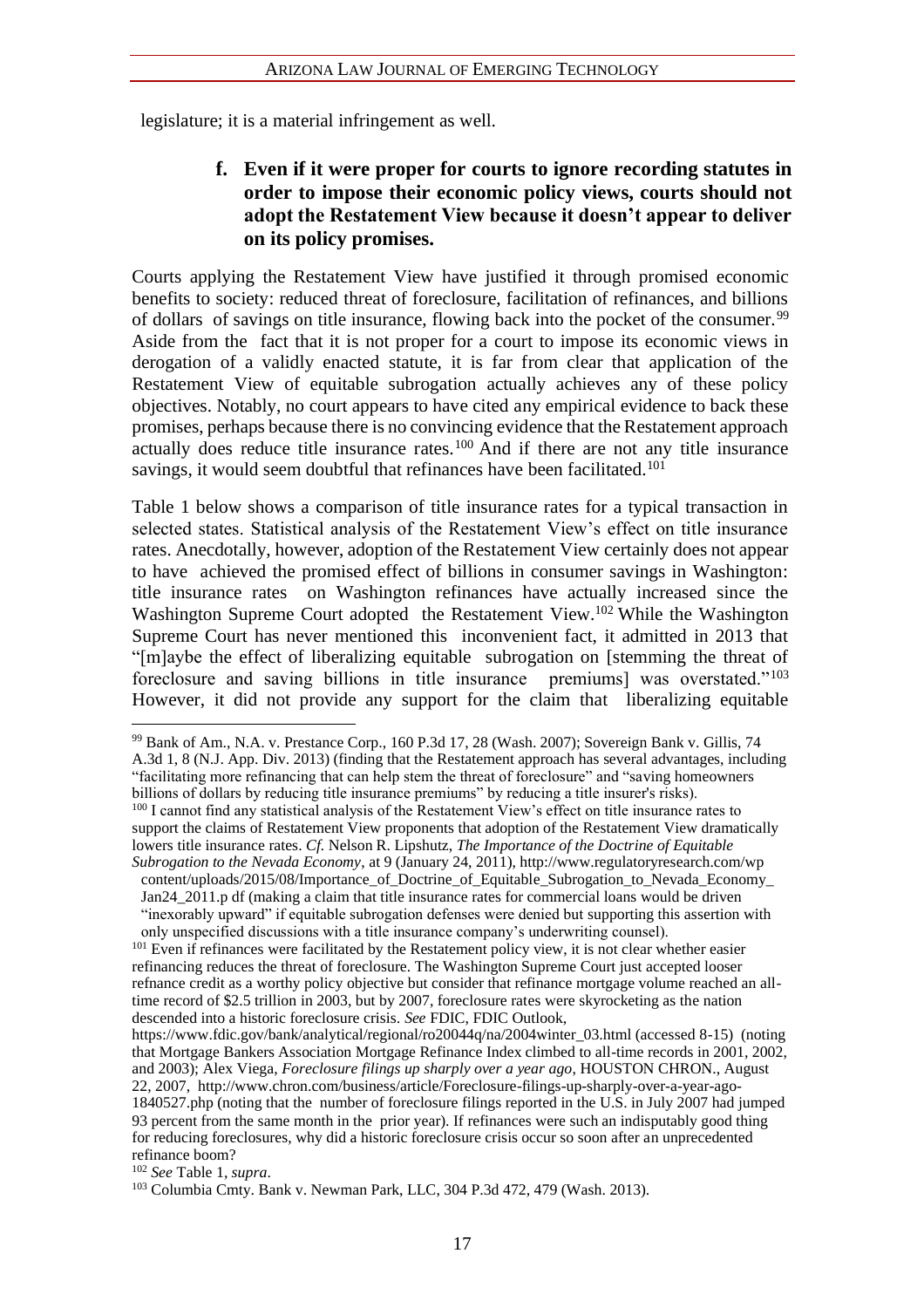subrogation by adopting the Restatement View had any favorable policy effect at all, as it "explicitly adopted" the Restatement View "in full."<sup>104</sup>

| <b>State</b>                        | $2006$ premium <sup>106</sup> | 2015 premium $107$ | <b>Subrogation approach</b>  |
|-------------------------------------|-------------------------------|--------------------|------------------------------|
| Arizona (Maricopa Co.)              | \$541                         | \$450              | Restatement <sup>108</sup>   |
| California (Los Angeles)<br>$Co.$ ) | \$360                         | \$380              | Majority View <sup>109</sup> |
| Illinois (Cook Co.)                 | \$330                         | \$450              | Majority View <sup>110</sup> |
| Michigan (Wayne Co.)                | \$337                         | \$520.35           | Minority View <sup>111</sup> |
| New York (Westchester<br>$Co.$ )    | \$382                         | \$344              | Majority View <sup>112</sup> |
| Nevada (Clark Co.)                  | \$279                         | \$395.75           | Restatement <sup>113</sup>   |
| Oregon (Multnomah Co.)              | \$689                         | \$783              | Majority View <sup>114</sup> |

#### *Table 1***: The cost of a First American<sup>105</sup> lender's title insurance policy on a \$130,000 refinance mortgage in 2006 and 2015.**

<sup>104</sup> The Washington Supreme Court concluded that the Restatement View "is the more simple and clear approach," that it "is most consistent with our recent prior case law," and that it "would be wise to follow [the trend of courts adopting the Restatement View]." *Id.* at 478-79.

<sup>&</sup>lt;sup>105</sup> First American Title Insurance Company is the largest single title insurer in the United States, with a 24.8% market share as of Q3 2015. *See* AMERICAN LAND TITLE ASSOCIATION, Comparative Nine Month (2015 vs. 2014) Family/Company Summary, http://www.alta.org/industry/15-

<sup>03/</sup>Comparative\_NineMonth\_2015vs2014\_Family Company\_Summary.xls (last accessed Feb. 23, 2016). <sup>106</sup> *See* Grant S. Nelson & Dale A. Whitman, *Adopting Restatement Mortgage Subrogation Principles: Saving Billions of Dollars for Refinancing Homeowners*, 2006 B.Y.U. L. REV. 305, 310 n. 27 (2006).

<sup>107</sup> FIRST AMERICAN TITLE, FEE CALCULATOR, http://facc.firstam.com/ (last accessed Aug. 11, 2015).

<sup>108</sup> *See* Lamb Excavation, Inc. v. Chase Manhattan Mortgage Corp., 95 P.3d 542, 546 (Ariz. Ct. App. 2004) ("Arizona's approach to equitable subrogation appears consistent with the Restatement."); *see also*  Sourcecorp, Inc. v. Norcutt, 274 P.3d 1204, 1209 (Ariz. 2012), *as amended on denial of reconsideration*  (Apr. 25, 2012) ("We adopt the Restatement approach and reject any requirement of an "agreement" as a condition for equitable subrogation.").

<sup>109</sup> *See* JP Morgan Chase Bank, N.A. v. Banc of Am. Practice Solutions, Inc., 209 Cal. App. 4th 855, 861, 147 Cal. Rptr. 3d 287, 290 (2012) (holding that "constructive notice, as opposed to actual notice, does not forestall application of equitable subrogation").

<sup>110</sup> *See* United Cmty. Bank v. Prairie State Bank & Trust, 972 N.E.2d 324, 339 (Ill. Ct. App. 2012)] <sup>111</sup> *See* Washington Mut. Bank, F.A. v. ShoreBank Corp., 703 N.W.2d 486, 491 (Mich, Ct. App. 2005) (rejecting application of the doctrine of equitable subrogation to a "mere volunteer," and holding that "the doctrine of equitable subrogation does not allow a new mortgagee to take the priority of the older mortgagee merely because the proceeds of the new mortgage were used to pay off the indebtedness secured by the old mortgage.").

<sup>112</sup> *See* King v. Pelkofski, 229 N.E.2d 435, 439 (N.Y. 1967) (applying equitable subrogation when the refinance lender does not have actual notice of an intervening lien).

<sup>113</sup> *See* Houston v. Bank of Am. Fed. Sav. Bank, 78 P.3d 71, 74 (Nev. 2003) (explicitly adopting the Restatement View

<sup>114</sup> *See* Rusher v. Bunker, 782 P.2d 170 (Or. 1989) (stating that equitable subrogation is to be applied where the lender was ignorant of an intervening lien); Dimeo v. Gesik, 993 P.2d 183, 185 (Or. 1999)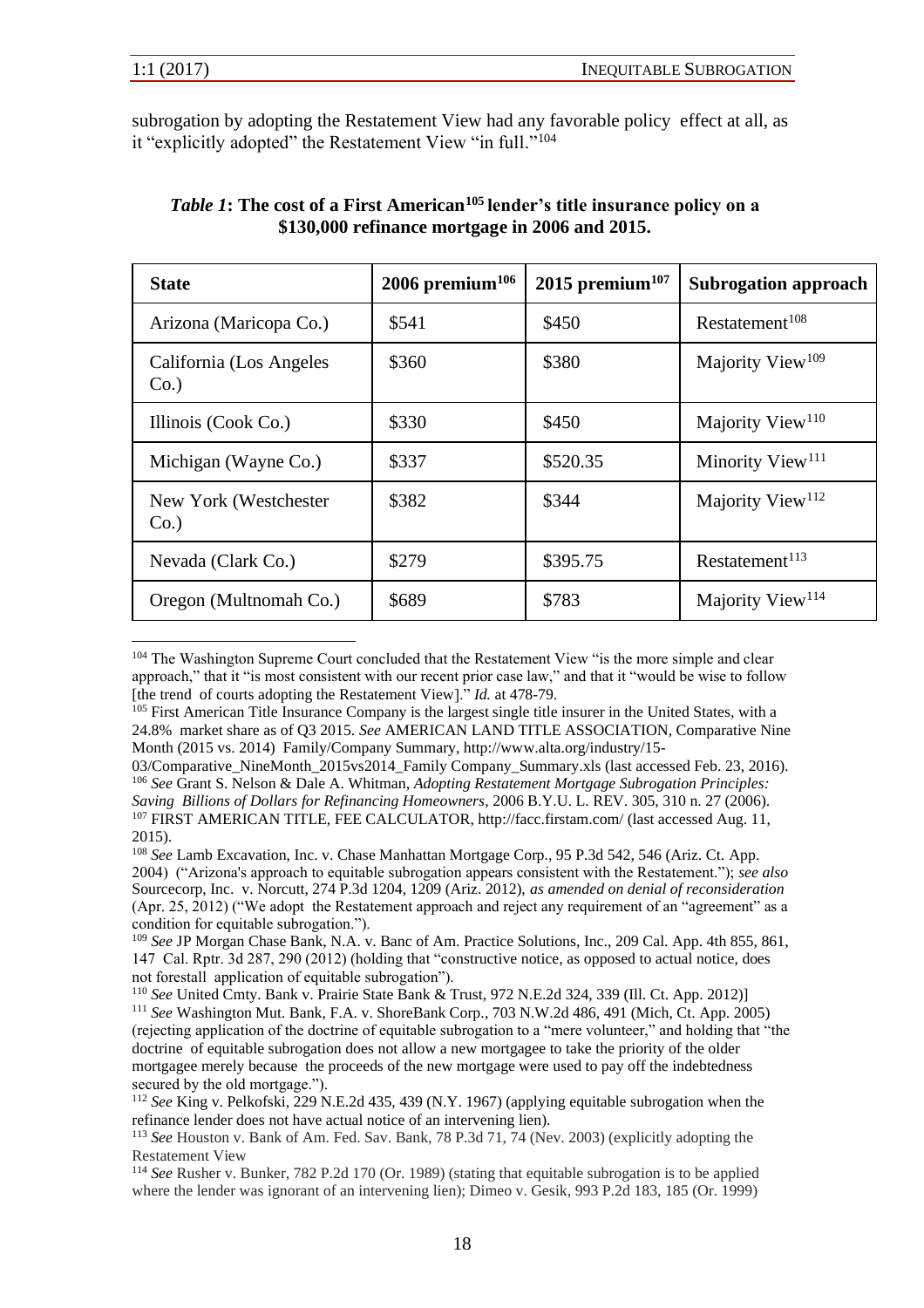#### ARIZONA LAW JOURNAL OF EMERGING TECHNOLOGY

| Utah (Salt Lake Co.)  | \$471 | \$468 | Majority View <sup>115</sup> |
|-----------------------|-------|-------|------------------------------|
| Washington (King Co.) | \$313 | \$329 | Restatement <sup>116</sup>   |

Several factors might explain why application of the Restatement approach might not reduce title insurance premiums to the extent that its proponents might have thought. One likely factor is that title insurance markets are not subject to normal competitive market pricing forces. The title insurance market is affected by a phenomenon known as "reverse competition"—a market situation that occurs when a product for sale is marketed to someone other than the buyer.<sup>117</sup> Title insurance premiums are paid by borrowers, but since the cost of title insurance is such a small percentage of the finance transaction and borrowers generally know little about title insurance, borrowers generally do not actively shop for title insurance, and usually just accept whatever title insurer is chosen for them.<sup>118</sup> So title insurance is marketed to those responsible for choosing the insurer: in a refinance transaction, the lender.<sup>119</sup> Title insurers compete for business referrals by providing lenders various forms of quasi-kickbacks, driving up costs.<sup>120</sup> In sum, the title insurer has little incentive to please the borrower by lowering the borrower's premiums; it is the lender that the title insurer typically must please in a refinance transaction.

Another likely factor involves the unique characteristics of title insurance which make it distinct from virtually all other type of insurance. Title insurance is unlike other forms of insurance in that title insurance is based on a concept of risk elimination rather than risk assumption.<sup>121</sup> Unlike other types of insurers, the primary expenses of a title insurer are expenses involved in discovering and eliminating risks of claims before they occur, by conducting a title search and exam to identify encumbrances or title defects and either eliminating ("curing") the encumbrance or title defect or by writing an exception from coverage for the encumbrance or defect into the terms of the eventual title insurance policy.<sup>122</sup> By doing so, title insurers eliminate most title problems that could cause a loss—such as an intervening lien—before the title policy is even issued.<sup>123</sup> By contrast, the primary expenses of other types of insurers are payments of claims to policy holders who have suffered a covered loss.<sup>124</sup> Restatement-style equitable subrogation does not eliminate the need for this curative work. Even if a title insurer decides that it does not

<sup>124</sup> *Id.*

<sup>(</sup>holding that a lender must be ignorant of the intervening lien for equitable subrogation to apply). <sup>115</sup> *See* Homeside Lending, Inc. v. Miller, 31 P.3d 607, 612 (Utah Ct. App. 2001) (requiring a mistake of fact in order for the doctrine of equitable subrogation to apply).

<sup>116</sup> *See* Bank of Am., N.A. v. Prestance Corp., 160 P.3d 17 (Wash. 2007).

<sup>&</sup>lt;sup>117</sup> J. ROBERT HUNTER, TESTIMONY BEFORE THE HOUSE COMMITTEE ON FINANCIAL SERVICES SUBCOMMITTEE ON HOUSING AND COMMUNITY OPPORTUNITY: TITLE INSURANCE COST AND COMPETITION (Apr. 26, 2006),

http://www.consumerfed.org/pdfs/Title\_Insurance\_Testimony042606.pdf.

<sup>118</sup> *Id.*

<sup>119</sup> *See id.* 

<sup>120</sup> *See id.* 

<sup>121</sup> Joyce D. Palomar, TITLE INSURANCE LAW § 1:15 (2016).

<sup>122</sup> *Id.*; *see also* The American Land Title Association, *How Title Insurance Differs from Other Lines of Insurance*, TITLE NEWS (Jul./Aug. 2000), https://www.alta.org/publications/titlenews/00/0004\_05.cfm (explaining why title insurance, unlike other types of insurance, usually has higher loss prevention and underwriting expenses than loss-related expenses).

<sup>&</sup>lt;sup>123</sup> *Id.* (stating that title insurers exert a great deal of control over underwriting risks, and can almost eliminate the risk of a missed lien).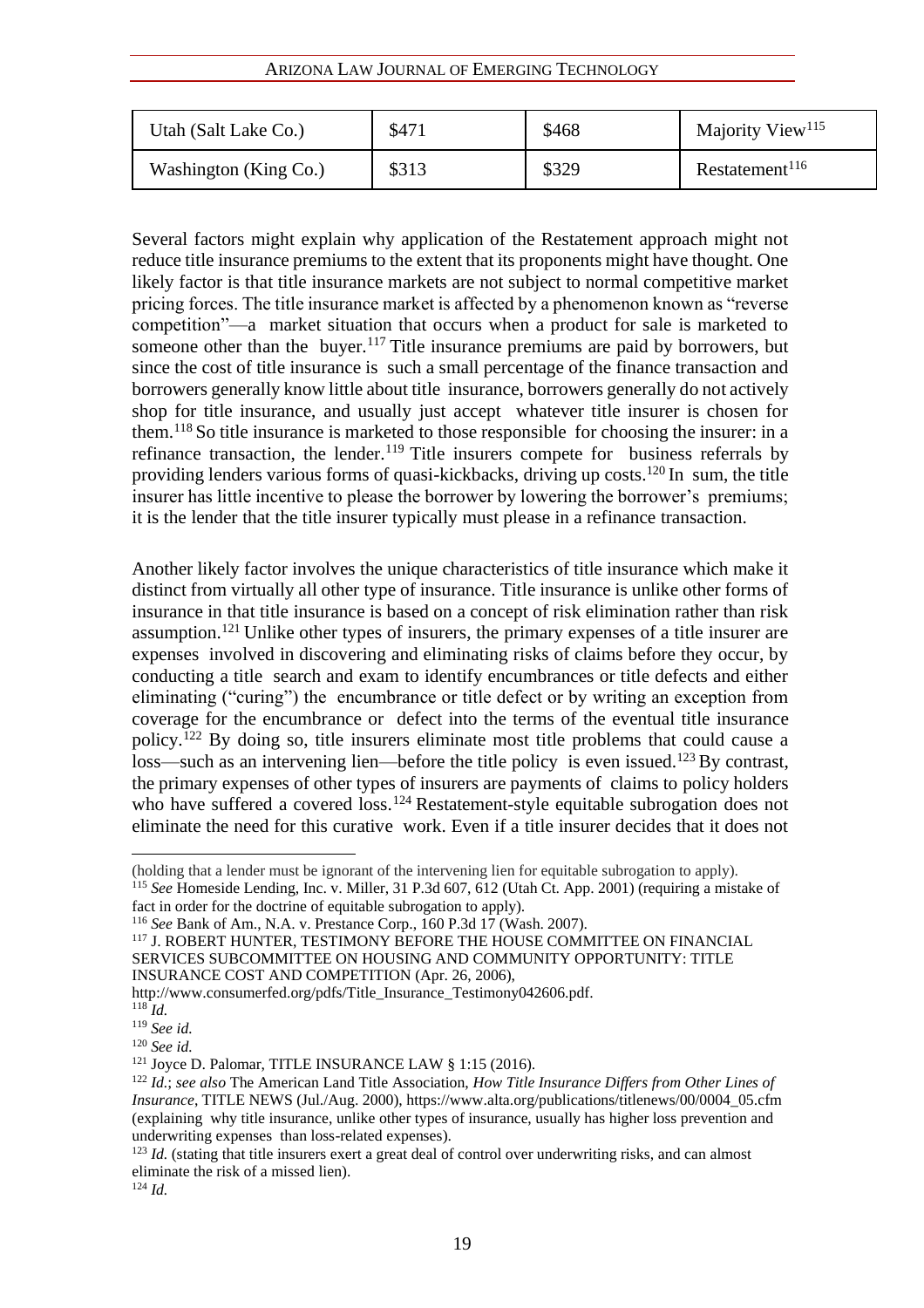have to discover intervening liens when insuring the lender in a refinance transaction because it will have priority over those liens, the insurer is still exposed to other kinds of claims if it fails to search the public record and cure title defects. For example, if the insurer fails to verify, through a search of the land records, that title to the property is still vested in the person who purports to be the homeowner, the refinance mortgage may be issued in the name of a person who no longer has an interest in the property, or the lender may fail to get a signature of a spouse or co-owner on the mortgage, likely giving rise to a claim against the title insurance policy.<sup>125</sup>

> **g. The Restatement's primary benefit of reducing or eliminating the need for title searches is becoming less and less important because automation of the title search process is reducing the time and cost of title searches.**

As discussed in the prior section, title insurance is different from other types of insurance in that a title insurer takes affirmative steps to eliminate risks before issuing a policy, namely, a title search and examination.<sup>126</sup> Traditionally, title insurers "insure over" only minor risks of title defects.<sup>127</sup>Title insurers' emphasis on eliminating risks of title defects in advance of issuing policies "benefits not only the insurer but also the insured and society as a whole because land may be invested in, developed, or otherwise improved with less risk that the title will later be challenged by a superior claimant."<sup>128</sup> To preserve the benefit of certainty in title to land that is afforded by the traditional title search and examination process, many states legislatures have mandated that a title search must be performed by a title insurer before it may issue title insurance.<sup>129</sup> As a result of the emphasis on risk avoidance, the major portion of the cost of a title insurance policy goes toward the title search and examination process rather than toward paying claims after the policy is issued.<sup>130</sup>

Despite the importance and cost of title searches and examinations, the title insurance industry was slow to adopt technology to aid that process.<sup>131</sup> According to one industry executive at the turn of the twenty-first century, most title searches and examinations at that time were done the same way they were done a hundred years prior.<sup>132</sup> Part of the problem was that the county land records on which title searches and examinations were based were not quickly converted to digital systems. While some records offices had adopted computer technology, many searches were performed by poring over paper

<sup>125</sup> *See* Slade Smith, *Bank of America sues First American for Over \$500 Million*, SOURCE OF TITLE (Mar. 17, 2010), http://www.sourceoftitle.com/article.aspx?uniq=6116 (describing a \$500 million lawsuit brought by a mortgage lender against its title insurer, which had issued title insurance policies on certain types of mortgages without doing title searches, leading to thousands of claims for not only lien priority problems, but also problems with vesting and legal descriptions on the mortgages); *see also* Complaint at 27–29, Bank of Am., N.A. v. United Gen. Tit. Ins. Co., No. 10CV55415, Mecklenburg Co. N.C. Super. Ct. (Mar. 5, 2010), http://www.sourceoftitle.com/pdf/BofA.pdf (a copy of Bank of America's complaint in the case, showing the allegations of losses based on vesting and legal description problems). <sup>126</sup> PALOMAR, *supra* note 126, at § 1:15.

<sup>127</sup> *Id.*

<sup>128</sup> *Id.*

<sup>129</sup> *See id.* 

<sup>130</sup> *See id.* 

<sup>131</sup> James B. Frantz, *Title Industry Goes Tech*, NATIONAL REAL ESTATE INVESTOR, Sept. 1, 1999, http://nreionline.com/mag/real\_estate\_title\_industry\_goes.

 $^{132}$ *Id.*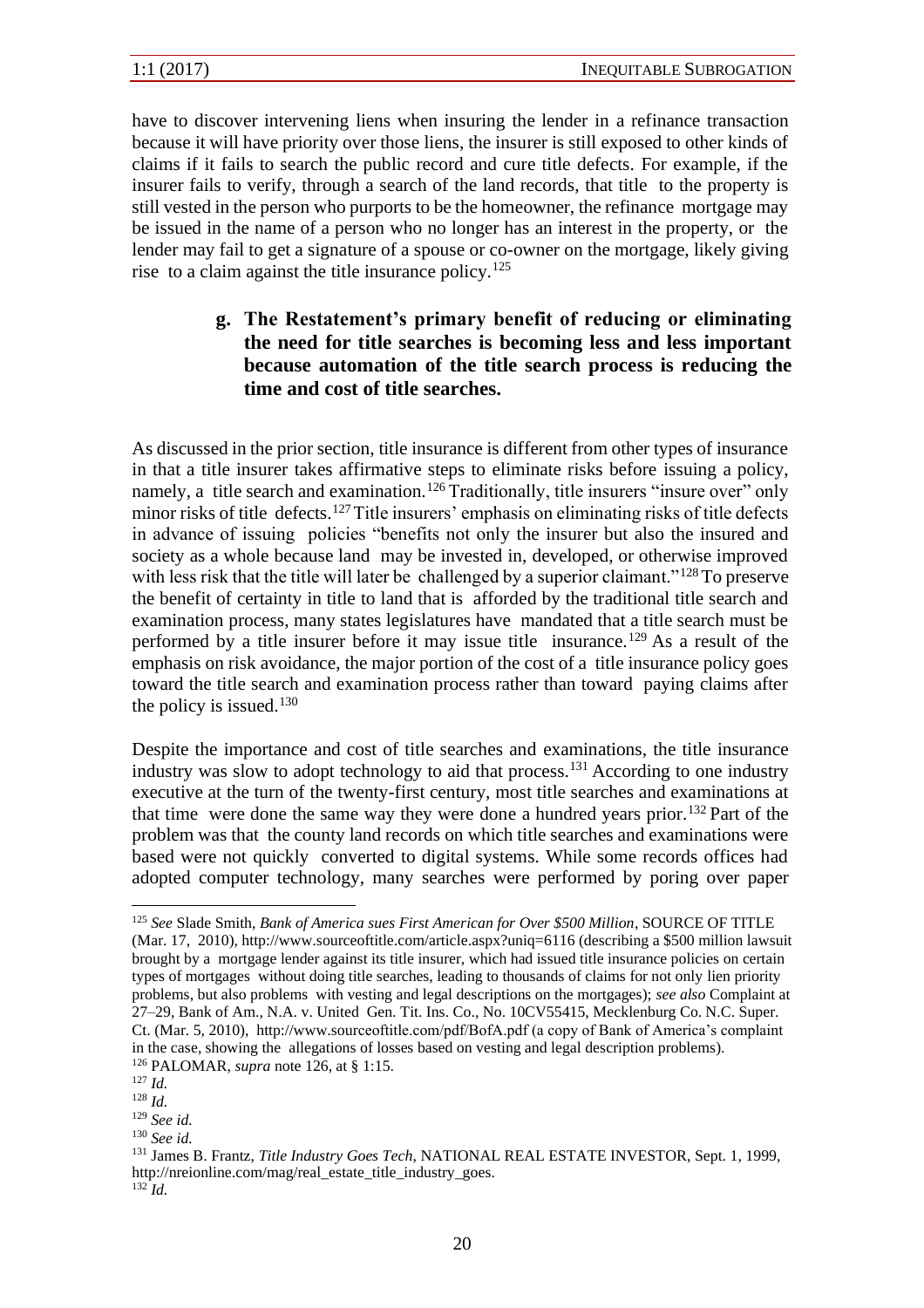records or microfilm.<sup>133</sup> Ten years ago, most title searches were still performed by a title searcher working at the courthouse.<sup>134</sup>

Today, computer technology is finally being widely adopted to the title search and examination process. A vital prerequisite to this process has been the widespread adoption of digital imaging and computer indexing by county land record offices. While ledgerbooks and handwritten or typewritten paper documents and obsolete technologies such as microfilm are still in use in some jurisdictions today, many county recorders are now scanning incoming documents and creating an electronic copy of them.<sup>135</sup> In many of these jurisdictions, e-recording technology has been adopted, allowing title companies and others who submit land title documents for recording to do so over the internet allowing recorders to receive documents for recording digitally.<sup>136</sup>

In addition, most jurisdictions that record and store their land records using computer technology also will sell the land records in bulk to private buyers.<sup>137</sup> At little cost, county recorders can copy thousands of scanned land title documents or an entire index of records in a database from its server hard drive to another medium such as a DVD, an FTP server, or an external hard drive, and give all that data to the private buyer.<sup>138</sup> Where laws or practices have not allowed private buyers to obtain land records in bulk at low cost, they have at times resorted to the courts to attempt to gain such access.<sup>139</sup>

This low-cost access to entire stores of land records has allowed private entities such as title insurance companies to create their own versions of county land records, known as "title plants."<sup>140</sup> In many jurisdictions, especially the larger urban ones, title companies have created their own electronic title plants to facilitate their searches.<sup>141</sup> Once they have obtained the land title records in bulk and have imported the data into their title plant, these title companies can then do searches in-house and no longer depend on physical or even electronic access to the county recorder's office.<sup>142</sup> To make title searches and examinations more efficient, title companies have added their own proprietary indexes or other enhancements to their title plants.<sup>143</sup> Such enhancements include the use of standardized indexes across multiple counties; the addition or enhancement of geographic indexing to ensure that all documents affecting title to a particular parcel are located; and integration with the title company's other systems, including software designed to simplify the title search process.<sup>144</sup>

<sup>135</sup> Property Records Industry Association, Access to and Sale in Bulk of Land Records, at 3 (2011), http://www.pria.us/files/public/Committees/Records\_Access/Bulk\_Records\_Access/Bulk\_Records\_Adop tion Final. pdf (hereinafter "Bulk Sale of Land Records").

<sup>136</sup> See generally Danny Byrnes, Nationwide Title Clearing, The Evolution of eRecording from the County Recorder's Perspective (2016), http://info.nwtc.com/county\_recorder\_white\_paper.

<sup>140</sup> *See* Bulk Sale of Land Records, *supra* note 140, at 6.

 $133$  *Id.* 

<sup>134</sup> JOSEPH EATON & DAVID EATON, THE AMERICAN TITLE INSURANCE INDUSTRY: HOW A CARTEL FLEECES THE AMERICAN CONSUMER 48 (2007).

<sup>137</sup> *See generally* Bulk Sale of Land Records, *supra* note 140.

 $138$  *Id.* at 20.

<sup>139</sup> *See* Jarrod A. Clabaugh, *Lawsuit Debates County's Control of Public Record Access*, SOURCE OF TITLE, Jan. 10 2006, http://www.sourceoftitle.com/article.aspx?uniq=881&page=1.

<sup>141</sup> *Id.*

<sup>142</sup> *Id.*

<sup>143</sup> *Id.*

<sup>144</sup> *Id.*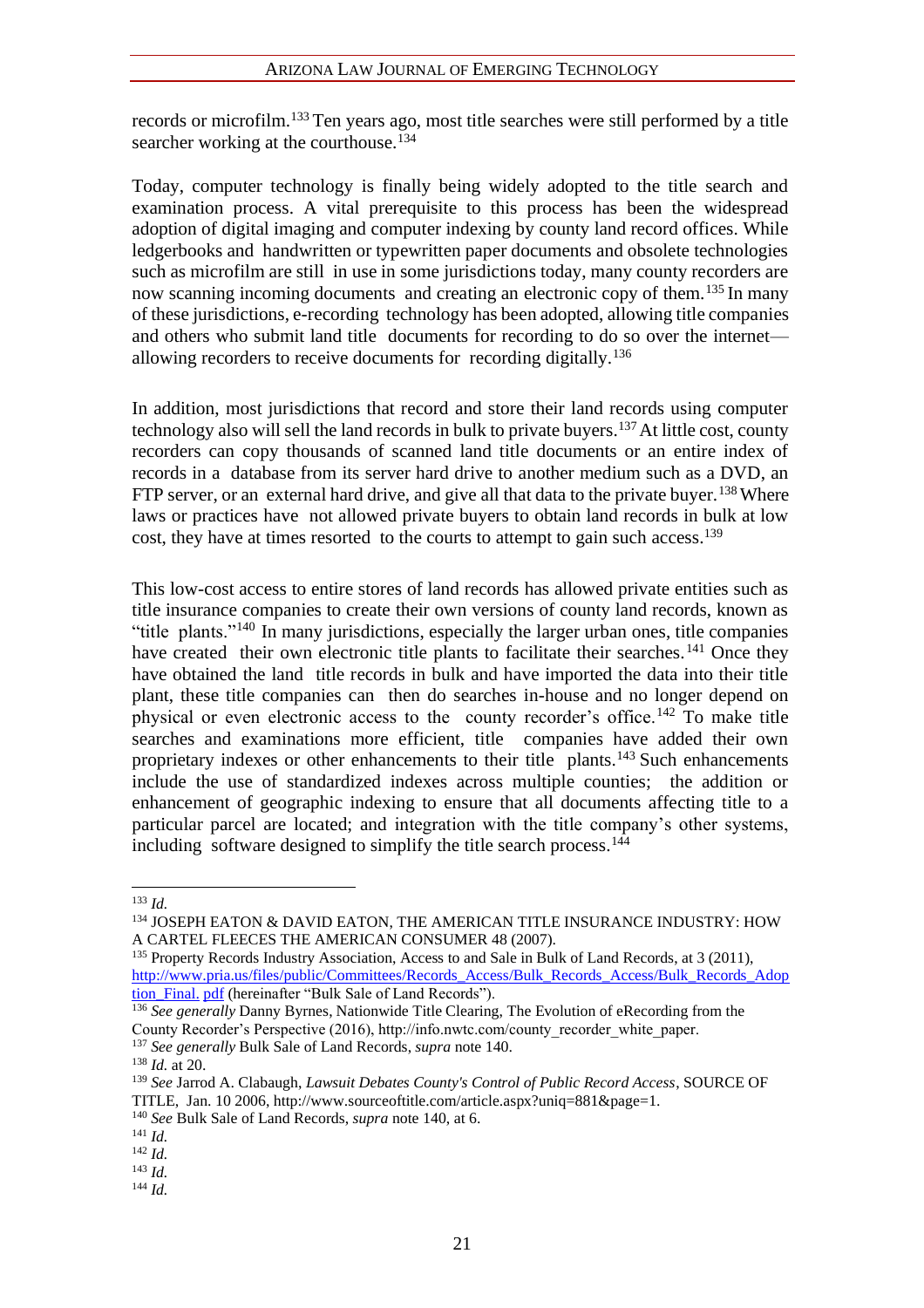Despite the increased adoption of computer technology, the title insurance production process is still infected with inefficiencies such as manual and redundant steps, multiple handoffs of work, non-integration of multiple, complex computer systems, and the perpetuation of low value processes.<sup>145</sup> Eighty to ninety percent of the steps in the title search process are either done manually or require manual intervention.<sup>146</sup> However, using increasingly sophisticated title plants, some companies have taken additional steps to actually automate the title searching and examination process. For example, NextAce, Inc., founded in 2003, has developed a system that automates all functions in the title searching and examination process over a coverage area that encompasses over ninety percent of the U.S. population.<sup>147</sup> NextAce claims that its system, which uses standard technologies such as optical character recognition in concert with its own proprietary technologies such as patterned data extraction,  $148$  can complete even very complex title searches and examinations in five minutes $149$ —a far cry from the traditional half-day excursions to the courthouse just to retrieve the relevant documents. While NextAce's system still requires human validation—only eight seven percent of fields extracted from documents do not require human intervention to make corrections, and even NextAce characterizes its automated process as only "one heck of a start" toward delivering a completed title product<sup>150</sup>— automated title search and examination systems such as NextAce's are likely to considerably reduce the time and expense involved in delivering title insurance. Declining costs in producing title insurance will likely reduce the Restatement View's promised benefit from reducing or eliminating the need for title insurance in refinance transactions.

#### **h. The Restatement View may have other hidden pitfalls.**

Even though the Restatement view does not eliminate all of the risks that a title search is designed to discover, adoption of the Restatement View may encourage title insurers to be less thorough in their title searches, which would tend to increase the number of certain types of claims. Since title insurance covers only events that have already occurred, it is theoretically possible for a title insurer to eliminate every possibility of a loss. However because the careful and thorough title searches required to approach this theoretical ideal represent increased costs to the title insurer, title insurers are likely to balance the benefits and costs when deciding how careful and thorough their title searches ought to be.<sup>151</sup> If a title insurer has a lower chance of a claim because a state has adopted the Restatement View and has thereby reduced or eliminated a title insurer's risk of loss from failing to discover a lien in a title search, the benefit of a thorough title search is reduced, and the title insurer has an incentive to be less careful and thorough in its search. Some title insurers may be persuaded to skip the traditional

<sup>145</sup> Accenture & RedVision, Key insights on true title origination costs and what title companies can do about them,

http://www.redvision.com/uploads/pdfs/RedVisionAccentureTitleIndustryBenchmarkStudy.pdf.  $^{146}$  *Id*.

<sup>&</sup>lt;sup>147</sup> NextAce, Title Automation at 3 (2014), http://nextace.com/pdf/NextAce%20-%20Title%20Automation%20White%20Paper.pdf.

 $148$  *Id.* at 6.

<sup>149</sup> *Id.*at 3.

<sup>150</sup> *Id.* at 8.

<sup>151</sup>*See* Fitch Ratings, Review and Outlook 2007-2008, U.S. Title Insurance, at 3 (Nov. 20, 2007), http://www.alta.org/indynews/2007/Fitch\_Rpt\_11-20-07.pdf (explaining that title insurance has a theoretical minimum loss ratio of zero, but cost constraints on the title search dictate that some encumbrances will be missed by title searches).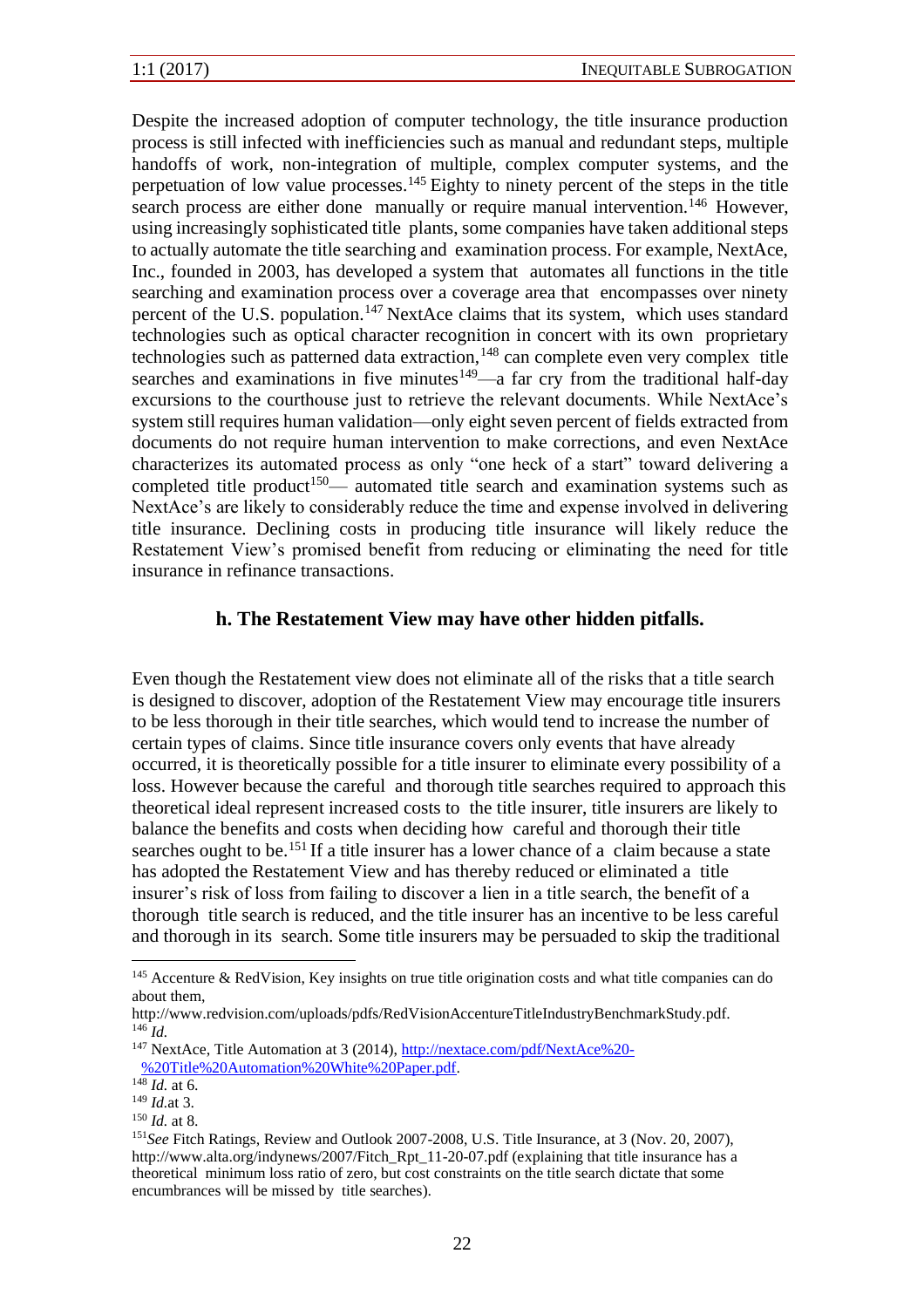prerequisite of a title search altogether.<sup>152</sup> While this may benefit the title insurer overall if the insurer has predicted its benefits and costs correctly, it will likely increase the frequency of title claims not relating to lien priority.<sup>153</sup>

Skipping the title search and related curative work in refinance transactions may have other unintended consequences.<sup>154</sup> For example, if title insurers are less careful or thorough in their title searches or omit title searches altogether in refinance transactions, one possible negative side effect is a loss of integrity in land title records.<sup>155</sup> In the traditional title insurance process involved in a refinance, when a title insurer discovers a defect in the land records during its search, it corrects the defect. If this process is not undertaken, the defects will remain in the land records to crop up later. This likely means that more defects will remain to be discovered and fixed in future purchase transactions, increasing the cost of clearing title and increasing the risk of delay and complication in these transactions.<sup>156</sup> The American Land Title Association, the dominant trade association for the title insurance industry, has warned that insuring titles without conducting title searches will harm the integrity of title records.<sup>157</sup>

## **IV. A Better Approach to Equitable Subrogation Would Apply Equitable Relief Only When Equities Actually Favor the Refinance Lender**

I propose that the guiding principles of the doctrine of equitable subrogation should be the same principles that guide the application of equity generally. That is, the presumptive outcome should be the normal application of recording statutes and "first in time, first in right" lien priority. The burden should be on the party seeking equitable subrogation to show that an injustice will occur unless the court departs from this default outcome.

The degree of negligence of the lender or its title insurer in failing to discover an intervening lien should weigh against it, and the intervening lienholder's diligence in protecting its interest by recording it should weigh in its favor. Thus, a party seeking equitable subrogation should generally have to establish that it had at most a low degree of culpability in its failure to discover an intervening lien in a refinance transaction.

<sup>152</sup> *See* Smith, *supra* note 130 (describing lawsuit alleging thousands of title claims, many involving title issues other than lien priority, where the title insurer purposely did not perform title searches). <sup>153</sup> *Id*.

<sup>154</sup> *See generally* The American Land Title Association, Analysis of Consumer Issues Pertaining to the RLP (Aug 12, 2002), https://www.alta.org/mortgage/ALTARLPAnalysis.doc (describing the dangers of Radian Lien Protection product, a title insurance substitute—not underpinned by a title search—that insured refinance lenders for certain risks that would impair the priority of their mortgage). <sup>155</sup> *Id.* at 10.

<sup>156</sup> *Id.*

<sup>157</sup> *See* American Land Title Association, ALTA Files Lawsuit in California Against Property and Casualty Insurers for Illegally Issuing Title Insurance, 87 TITLE NEWS 4, at 6 (2008) (quoting ALTA's then-CEO, Kurt Pfotenhauer, in reference to insurance of titles without a title search: "[B]ecause no title search or corrective is performed, it threatens the integrity of public land records—the bedrock upon which real estate ownership in this country is built").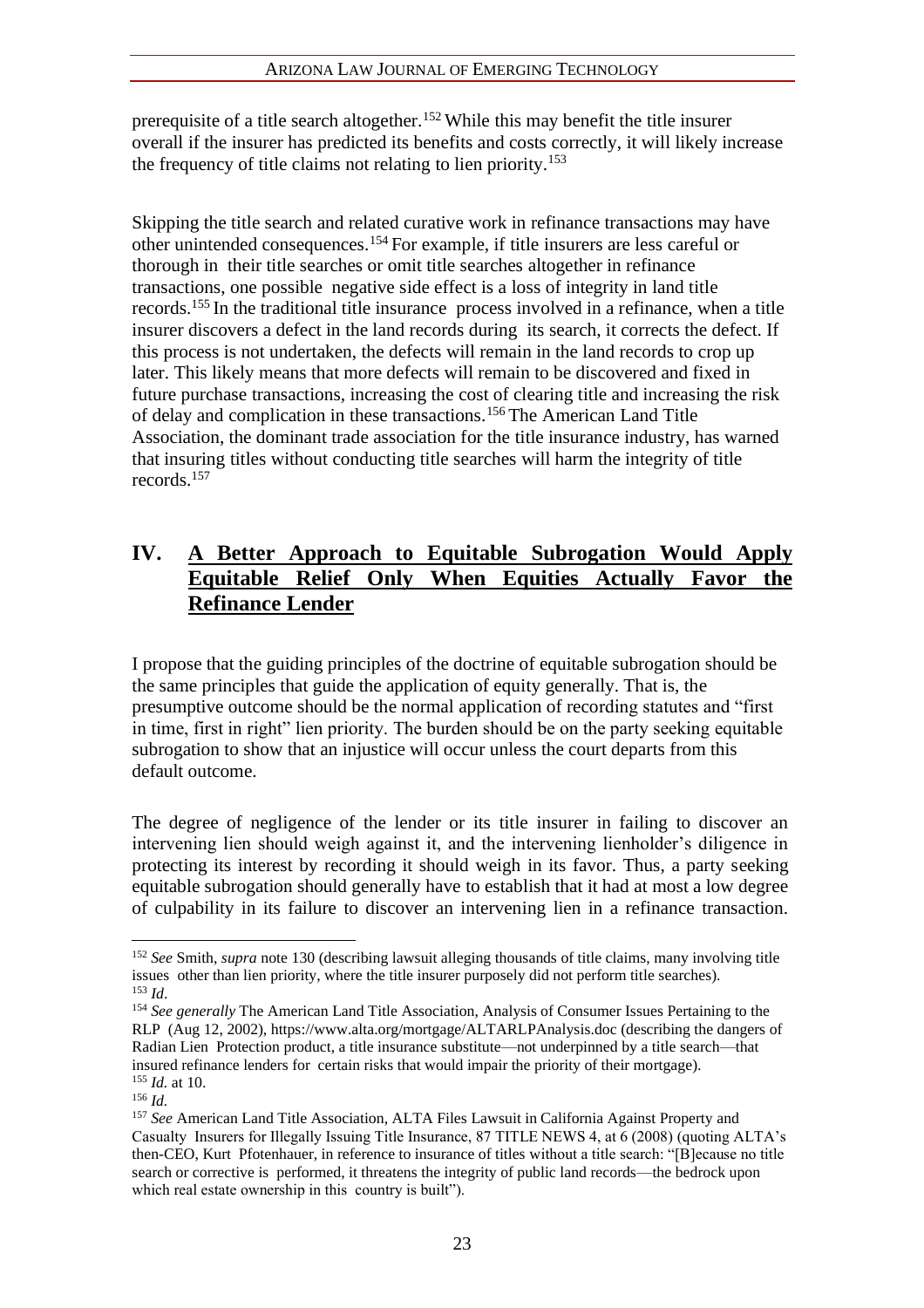Parties that fail to discover liens because they purposely chose not to conduct a title search should be barred from relief under the doctrine of equitable subrogation. The same can be said for parties that purposely cut corners in their title searches and fail to discover liens because they failed to search relevant portions of public records.

Before a court grants equitable subrogation, a party should have to show that it had a *reasonable* expectation that its lien had the priority position into which the party asks the court to place it. A reasonable expectation of lien priority should minimally require that the party seeking subrogation took reasonable steps designed to discover an intervening lien. If the party cannot establish that it failed to discover an intervening lien despite reasonable efforts designed to discover it, equitable subrogation should be denied. Or if the party discovered an intervening lien but did not take steps to protect its interests under circumstances in which it reasonably should have done so, equitable subrogation should be denied.

Even if a party can show that it missed an intervening lien through an "innocent mistake," such as when a party can show that it searched the relevant records but simply overlooked an intervening lien through human error, a strong argument can be made that equitable subrogation should be denied. When a refinance lender fails to discover an intervening lien when it issues its mortgage, an intervening lienholder loses leverage it would have in the refinance transaction—to either force the borrower to satisfy the lien or pay the lienholder for a subordination agreement. Granting equitable subrogation in this circumstance materially prejudices the intervening lienholder by nullifying this leverage, and materially benefits the party that has made a mistake by allowing them to avoid dealing with the intervening lienholder. Furthermore, the loss is often incurred by a title insurer that has not only made the mistake, but has also accepted a premium to pay the loss in this situation.

The best view, however, would at least allow for the possibility of equitable subrogation when the lender undertook a search that was reasonably calculated to discover an intervening lien, but the refinance lender missed the lien or did not address the lien due to "a justifiable or excusable mistake of fact."<sup>158</sup> In this circumstance, the refinance lender's level of culpability may be low, and the consequences are often harsh—often, a loss of the entire amount of the intervening lien. In this circumstance, the lender at least arguably has the reasonable expectation of the priority position of the prior mortgage that the primary text of the Restatement View requires. In other words, I am not advocating that courts adopt a zero-tolerance requirement for any mistake made by the party seeking subrogation. The precise dividing line where the balance tips to one side or the other will depend on the facts.

<sup>158</sup> Citizens State Bank v. Raven Trading Partners, Inc., 786 N.W.2d 274, 280 (Minn. 2010) (quoting Emmert v. Thompson, 52 N.W. 31, 32 (Minn. 1892)). I believe that this language from the Minnesota Supreme Court accurately expresses the circumstances when equitable subrogation should be generally available to a party seeking equitable subrogation. While I disagree with some of the circumstances the Minnesota Supreme Court has found to be justifiable and excusable, the Court applied this standard as I would propose in *Carl H. Peterson Co. v. Zero Estates*, 261 N.W.2d 346, 348 (Minn. 1977), where the court distinguishes between an "unsophisticated individual" and a "professional lender" for purposes of deciding what constitutes an excusable mistake, and finds that the mistake of a professional lender was not justifiable or excusable when the lender should have known that intervening mechanics liens likely existed but "fail[ed] to consider potential priority conflicts and to obtain subordination agreements from them."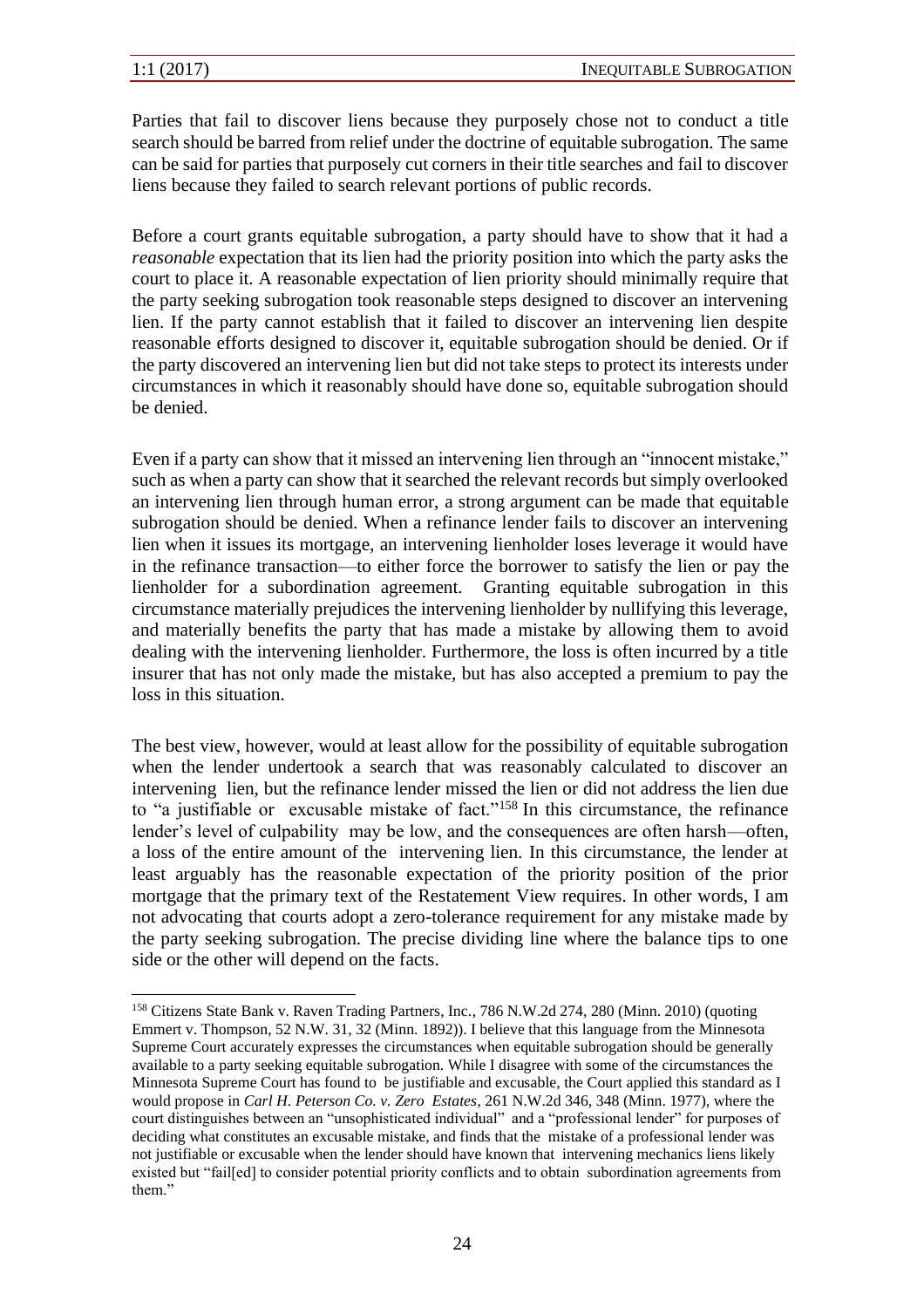#### ARIZONA LAW JOURNAL OF EMERGING TECHNOLOGY

However, equitable subrogation should be applied only when there is equitable cause to apply it.<sup>159</sup>The mere fact that the refinance lender, or its title insurer failed to discover or address the intervening lien, without more, should not entitle the refinance lender to avoid the effect of a recording statute through equitable subrogation.<sup>160</sup>

Contrary to the Majority View, the refinancing party's actual knowledge of the intervening lien should not conclusively bar equitable subrogation, however. The party's level of culpability in not addressing the lien—not whether the party technically had actual notice of the lien—should be the primary factor in whether equitable subrogation is available. It is conceivable that a party with actual knowledge of a lien could be less culpable in its failure to address an intervening lien than a party that has only constructive knowledge. For example, when a party discovers a lien but can show that its failure to act on its knowledge was a justifiable or excusable mistake of fact under the circumstances, equitable subrogation should be available. When a party did not have actual knowledge of a lien because it simply did not take the steps necessary to find the lien, equitable subrogation should not be available.

The equitable doctrine of unjust enrichment should not be used to justify equitable subrogation in the usual case where the intervening lienholder would otherwise receive nothing more than its statutory lien position for its valid lien. It is axiomatic that unjust enrichment requires that the enriched party be enriched *unjustly*. Here, the enriched party is entirely without fault and receives nothing more than a better chance of recovering a valid debt owed to it. There is nothing unjust about the intervening lienholder's enrichment in this circumstance. Equitable subrogation should thus usually require an injustice to the party seeking subrogation, independent from any benefit received by the intervening lienholder.

Finally, when applying equitable subrogation, courts should not base their decisions on their economic policy views. While I do not believe that courts should be entirely blind to economic policy considerations, courts should concentrate on delivering justice to the parties. Economic policy arguments should only be used to reinforce decisions that would be sound without those policy arguments. And when courts use economic policy arguments, those arguments should have a sound basis; courts should not make economic pronouncements on thin evidence and incomplete understanding, as appears to have been the case with the Restatement View of equitable subrogation. The economics of mortgage finance and the title insurance industry are not amenable to easy analysis. Even if the economic truths were more certain than they are, courts should refrain from using equity to further an economic policy view.

<sup>159</sup> E. Sav. Bank, FSB v. CACH, LLC, 124 A.3d 585, 592 (Del. 2015) ("Equitable subrogation has never been used to undercut the authority of a Delaware statute without equitable cause.").

<sup>&</sup>lt;sup>160</sup> See id. at 592–93. The Delaware Supreme Court expresses a view of equitable subrogation that matches the principles that I advocate here: it recognizes the remedy as an equitable one, and then applies equitable principles to deny a refinance lender equitable subrogation where applying the recording statute did not leave the refinance lender without a remedy at law; it could simply pursue a claim against its title insurer that had missed the intervening lien. *See id.* at 593 (quoting *Chavin v. H.H. Rosin & Co.*, 246 A.2d 921, 922 (Del. 1968) ("It is, of course, axiomatic that Equity has no jurisdiction over a controversy for which there is a complete and adequate remedy at law.")).